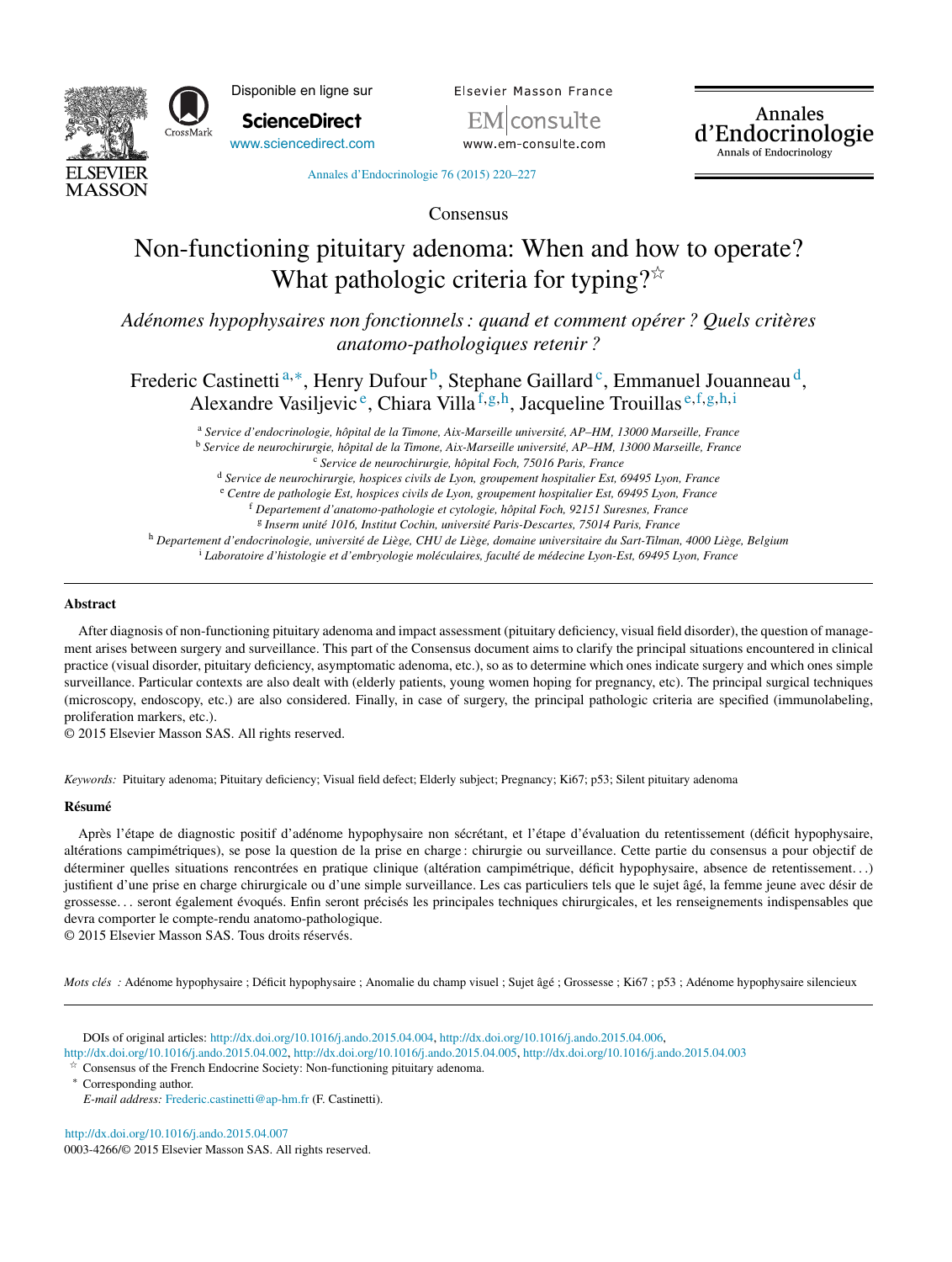# **1. Introduction**

After diagnosis of non-functioning pituitary adenoma and impact assessment (pituitary deficiency, visual field disorder), the question of management arises, between surgery and surveillance. This part of the Consensus document aims to clarify the principalsituations encountered in clinical practice, and to specify the criteria rendering surgery necessary, possible, or else, debatable with respect to simple surveillance. The principal surgical techniques are specified. Finally, the principle pathologic criteria to be determined on the operative specimen in case of surgery are defined to adapt postoperative treatment in case of remnant.

# **2. Indications for surgery**

### *2.1. Symptomatic adenoma*

# *2.1.1. Visual disorders*

Improved vision is reported in some 80–90% of cases (including both partial and total recovery) [\[1,2\].](#page-5-0) Recovery may be progressive, over a period of up to 1 year after surgery. Some studies highlighted a correlation between percentage recovery and duration and severity of campimetric disorder (acuity < 1/10 or optic atrophy being of poor prognosis)[\[3,4\].I](#page-5-0)n case of demonstrable visual disorder, surgery should therefore not be delayed; the urgency depends on the severity of visual impact. There are no clear data for a threshold time beyond which visual recovery after chiasma decompression is no longer possible. Visual disorders are an indication for surgery, even though complete recovery cannot be guaranteed.

### *2.1.2. Pituitary deficiency*

The risk of onset of further pituitary deficiency associated with macroadenoma is estimated at 12% per year. Arafah et al. correlated preoperative deficiency, headaches and hyperprolactinemia to the potential for postoperative recovery: when all the criteria were met, postoperative recovery of deficiency and improvement in headaches were more frequent [\[5,6\],](#page-5-0) correlating with intrasellar pressure. Surgery provided recovery of normal anterior pituitary function in about 30% of cases, at a mean of 1 year follow-up [\[7\];](#page-5-0) the rate was higher for earlier management. Some teams indeed recommend surgery at the asymptomatic stage of macroadenoma [\[7\].](#page-5-0) The risk of postoperative deterioration in pituitary function is about 10% [\[3\].](#page-5-0) Postoperative recovery being uncertain, pituitary deficiency is thus probably not the main factor indicating surgery.

# *2.1.3. Headaches*

The involvement of pituitary adenoma in headaches can only be established after ruling out all other possible causes(possibly after referral to a neurologist) and determining time of onset in relation to the natural history of the adenoma.

Headaches are classically due to distension of the dural envelopes [\[8\].](#page-5-0) Retro-orbital or vertex locations suggest pituitary etiology. If headaches do indeed implicate adenoma, surgery seems to be effective in relieving symptoms [\[3,9,10\].](#page-5-0) Disabling headache implicating adenoma thusseemsto be an indication for non-emergency surgery, warning the patient that no direct causal relation can be proven and thus results cannot be guaranteed.

### *2.2. Asymptomatic adenoma*

Surgical indications are founded on several factors:

- patient age. Non-emergency surgery may be considered in young patients without awaiting progression, given the low risk of postoperative visual impairment, the almost inevitable progression of adenoma over the long term, and the risk of definitive postoperative visual impairment if surgery is delayed awaiting onset of a campimetric visual-field effect;
- the natural history of non-functioning adenoma (possible spontaneous increase or decrease in tumor volume). Losa et al. recently stressed that the risk of postoperative recurrence was lower with early surgery [\[11\];](#page-6-0)
- the risk of onset of campimetric impairment, correlated with the rate of tumor growth and proximity to the optic pathways;
- the risk of onset of pituitary deficiency (12% per year in macroadenoma);
- the risk of apoplexy (estimated at  $1\%$  per year in the absence of extra risk factors: see corresponding Consensus article);
- risks inherent to trans-sphenoidal surgery: mortality is less than 1%; the risk of severe adverse events (osteomeningeal breach, meningitis, visual deterioration) is less than 5%; the risk of diabetes insipidus may reach 10%.

Progression is slow in microadenoma and surgery is not indicated. The natural progression of macroadenoma may indicate non-emergency surgery, depending on evolutive status, proximity to the optic pathways, and the patient's age.

# *2.3. Special cases*

### *2.3.1. Elderly patients*

Most studies set a threshold of 65 years for elderliness: physiological age would seem more relevant. There are, however, no data on complications or efficacy in patients aged over 75 years at diagnosis. Most studies combined secreting and non-secreting adenomas, making it difficult to know whether the complications reported relate exclusively to non-secreting adenoma.

Non-functioning adenoma accounts for 60–80% of adenomas in the "elderly", with incidence around  $7\%$  [\[12–14\].](#page-6-0) Characteristics seem to be identical to those found in "young" subjects, particularly as regards signs at diagnosis: the main presenting symptom is visual impairment, in 50–70% of cases [\[13\].](#page-6-0) Most patients present with macroadenoma of 2–4 cm on the long axis [\[12\].](#page-6-0)

Therapeutic decision-making needs to take account of visual impact, proximity to the chiasm, and comorbidity: 80% of patients have at least 1 comorbidity [\[12\].](#page-6-0) Anesthesia risk assessment is crucial, 10% of patients having ASA risk scores contraindicating surgery [\[15\].](#page-6-0) One study suggested that non-secreting adenoma growth is slower in elderly subjects [\[16\].](#page-6-0) The risk of apoplexy, in the absence of extra risk factors(notably,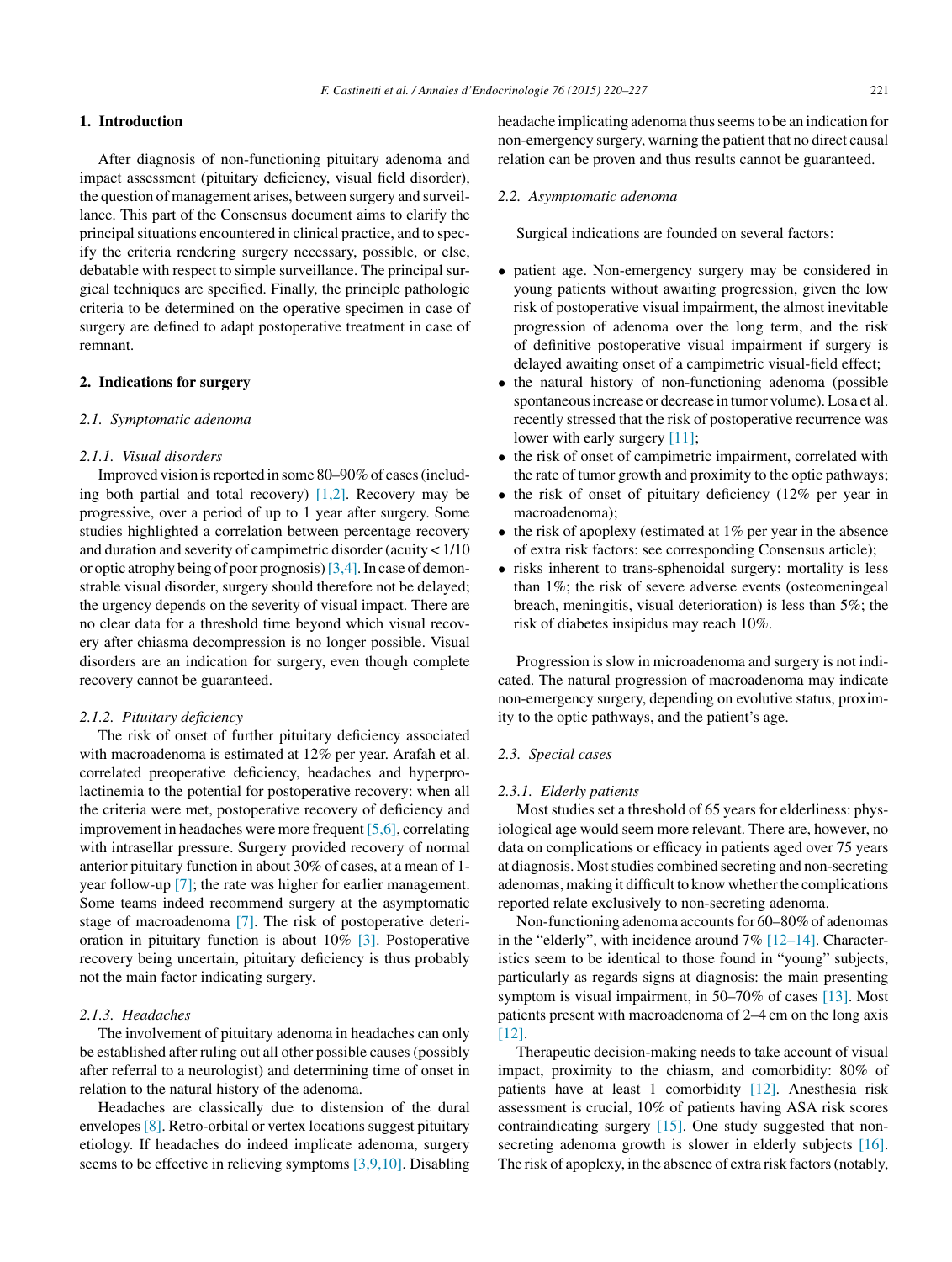antiplatelet and anticoagulant treatments) is identical to that for the pituitary adenoma population as a whole  $[17]$ .

Mortality is no higher than in the general population if anesthesia risk is well assessed  $\left($  < 1% of mortality) [\[13\].](#page-6-0) The rates of visual recovery and recovery of pituitary deficiency are comparable to that of young subjects: 75% and 30%, respectively. Studies have reported higher rates of mortality and complications associated with craniotomy than with trans-sphenoidal surgery, and the latter approach should be the reference: the risk of severe complications (breach, meningitis) is identical. Hospital stay is longer (up to 20 days, depending on the report)  $[12]$ , which may be due to a slightly higher rate of postoperative hydro-electrolytic disorder (10% versus 6% in the general population) [\[14\],](#page-6-0) although some studies fail to confirm it and find no age-related difference [\[13,15\].](#page-6-0) There is a risk of visual deterioration in 1–10% of cases.

Indications in 65–75 year-olds are the same as in young subjects, if comorbidity, anesthesia risk and patient impact are well assessed. In case of surgery, the approach should preferably be trans-sphenoidal, so as not to increase the risk of complications. In the absence of visual impact, simple annual MRI surveillance is sufficient. The lack of data for over 75 year-olds is to be borne in mind.

### *2.3.2. Young women with or without pituitary deficiency*

Non-functioning adenoma is rare in young women, and published data are sparse [\[18\].](#page-6-0)

In case of visual field impairment, surgery is mandatory and should be undertaken quickly [\[19\].](#page-6-0)

In the absence of visual field impairment in a patient with macroadenoma and hoping for pregnancy, the decision to operate may be based on gonadotroph deficiency: surgery provides pituitary recovery in about 30% of cases (depending on progression), while deficiency is found at diagnosis in more than 80% of cases [\[8\].](#page-5-0) Gonadotroph deficiency may also be due to disconnection hyperprolactinemia, which usually resolves with surgery [\[19\].](#page-6-0)

When pregnancy is sought and there is no gonadotroph deficiency, the risk of tumor growth during pregnancy needs to be taken into account, although it is theoretically low, pregnancy being principally characterized by lactotroph cell hyperplasia; however, in association with macroadenoma, this may cause chiasmal compression, as reported in some cases [\[18,20\].](#page-6-0) The decision to operate should therefore be based on adenoma size and proximity to the optic pathways: maximum pituitary gland height can increase by 12 mm during pregnancy [\[19\].](#page-6-0) In abstention from surgery, clinical surveillance should be at least 3-monthly, with visual field test and MRI without contrast enhancement in case of tumoral syndrome onset during pregnancy. The risk of apoplexy is slightly increased during pregnancy [\[17\].](#page-6-0)

If there is no pregnancy project in the medium term and no pituitary deficiency, the decision to operate is guided by the natural history of non-functioning adenoma: specifically, size and proximity to the optic pathways. Surgery is not urgent. It is not indicated in microadenoma, and may be considered on a non-emergency basis in macroadenoma remote from the optic pathways. Dekkers et al. reported that the risk of increase in macroadenoma size probably correlated with length of followup, with increase in 50% of cases for  $>$  5-years follow-up. Spontaneous reduction in size is rarer, reported in 11% of cases [\[3\].](#page-5-0) Two attitudes are possible: MRI surveillance with surgery in case of progression, or first-line surgery [\[21\].](#page-6-0) Progression from micro- to macro-adenoma is rare; in microadenoma in a young female patient, emergency surgery is therefore not indicated except in case of progression on MRI at 6 months to 1 year [\[3\].](#page-5-0)

For young female patients, surgery should respond quickly to any impairment of visual field. Gonadotroph deficiency is also an indication for surgery, although postoperative recovery is unsure. Pregnancy is not theoretically a risk factor for increasing adenoma volume, but there is a risk of campimetric impairment if the adenoma is close to the optic pathways. In that case, surgery should be considered; if it is not implemented, close clinical surveillance and visual field testing should accompany the pregnancy. If no pregnancy is planned and the adenoma shows no impact, MRI surveillance should be proposed, or else surgical intervention without awaiting progression.

### *2.3.3. Antiplatelets and anticoagulants*

Anticoagulants: in the general population, the incidence of hemorrhage associated with anti-vitamin K (AVK) is estimated at 7% per year, and mortality at 1% [\[22\].](#page-6-0) AVK is associated with 7 to 10-fold elevation of spontaneous intracerebral bleeding. Withdrawal of AVK (in favor of heparin) is recommended 5 days ahead of surgery, to obtain normal INR (international normalized ratio), with reintroduction in the following 7 to 14 days.

Antiplatelets: the risk of intracranial hemorrhage is low. A study of meningioma surgery, however, associated antiplatelets with postoperative hematoma [\[23\].](#page-6-0) Preoperative withdrawal, on the other hand, is associated with increased morbidity and mortality, especially in patients with active stents; withdrawal thus requires the opinion of a cardiologist, 5 days ahead of surgery for aspirin and ideally 10 days ahead of surgery for clopidogrel.

Published data are scarce. A French study of 546 patients undergoing adenoma surgery while under long-course anticoagulants or antiplatelets reported a 6-folds rise in risk of postoperative hemorrhagic complications (epistaxis or hematoma of the operative cavity in 6% of cases, compared to 0.9% in the group without anticoagulants or antiplatelets) [\[24\].](#page-6-0)

There are presently no guidelines on withdrawal of anticoagulants and antiplatelets. Continuation doubtless increases the risk of postoperative hematoma. The decision should be made in coordination with the neurosurgeon, cardiologist and anesthesiologist.

Long-course anticoagulants or antiplatelets also increase the risk of pituitary apoplexy, which should be taken into account in deciding between surveillance and surgery.

### **3. Surgical options**

Surgery for pituitary adenoma is no exception to the modernization of techniques and operating theater environment: diagnostic MRI, endoscopy, neuronavigation, intra-operative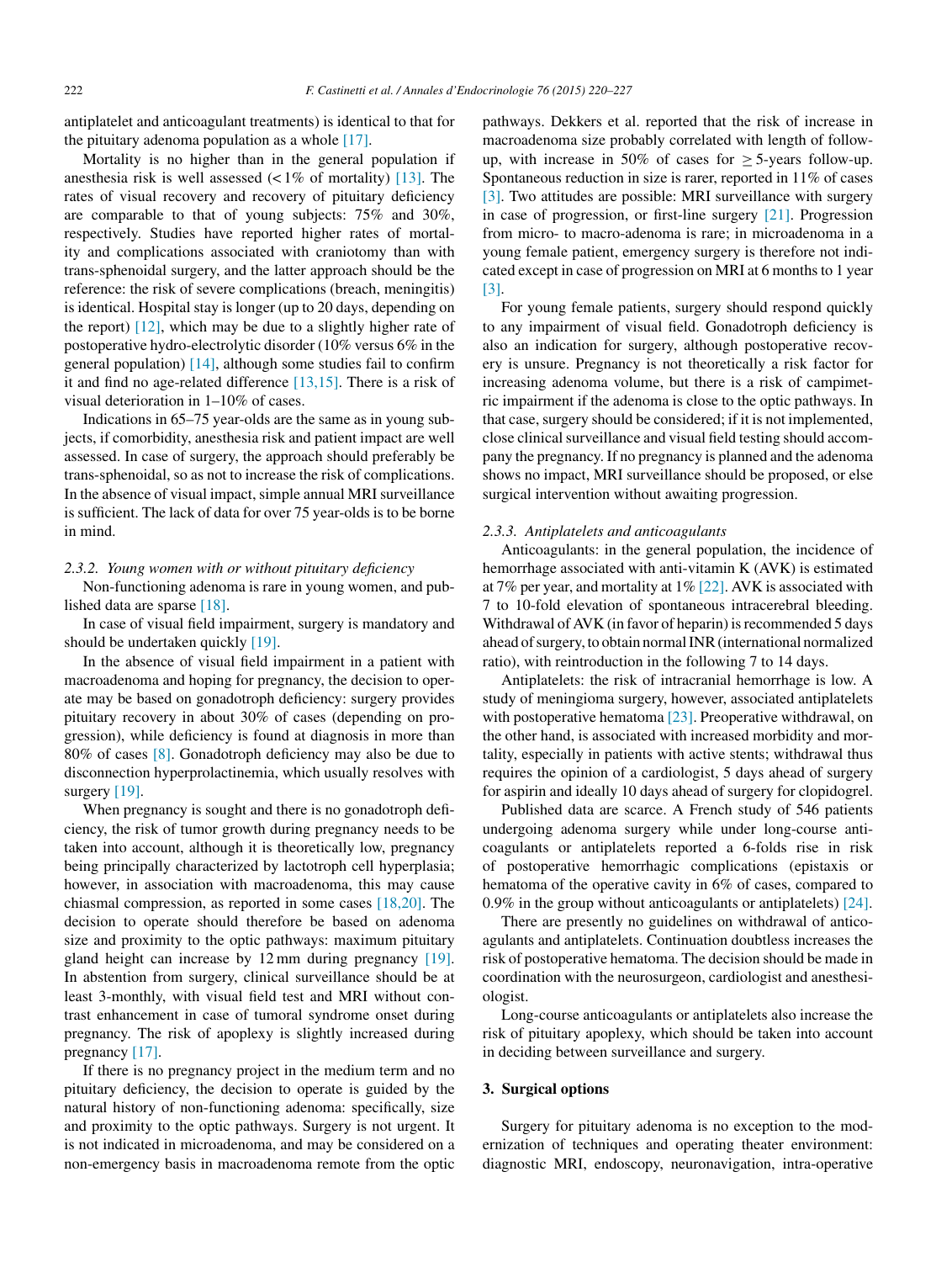imaging. It is to be borne in mind that non-functioning adenoma is rarely aggressive, and a systematically maximalist attitude is to be eschewed. In certain cases, however, 2-step or extended surgery, possibly using an endocranial approach, may be necessary due to the complexity and/or aggressiveness of the tumor.

### *3.1. Endoscopy versus microsurgery*

In non-functioning pituitary adenoma, which is almost always macroadenoma, surgery aims at optimal resection with minimal morbidity. Complete resection is certainly desirable, preventing recurrence or progression. At each stage of management, potential iatrogenic morbidity is to be weighed against the frequently benign nature of these tumors, and this balance is to be struck on a case-by-case basis. The quality of presentday imaging enables very reliable long-term follow-up, which may allow partial or subtotal resection, at lower cost, rather than complete resection with its risk of complications.

Since the 1960s and the work of Guiot and Hardy, the gold standard for pituitary surgery has involved a trans-sphenoidal approach under operative microscopy and intra-operative radiological guidance [\[25,26\].](#page-6-0) The approach was initially described as sublabial rhinoseptal trans-sphenoidal: i.e., under the upper lip, along the nasal septum and across the sphenoidal septum. The surgeon made an incision in the superior gingival groove, resected or dislocated the nasal septum, removed the sphenoidal rostrum and opened the sphenoidal sinus to insert a speculum. Access to the adenoma was via the sella turcica floor, by fragmentation-aspiration resection. To simplify nasal postoperative course and increase comfort, a pure endonasal approach was introduced by Griffith and Veerapenen in 1987 [\[27\].](#page-6-0) In this variant of the sublabial approach, the surgeon accessed the sphenoidal sinus directly via one of the nasal cavities. Once the speculum was in position and the sphenoidal sinus open, surgery proceeded as on a sublabial approach. A recent modification by Kerr and Oldfield in 2008 did not greatly differ from the reference technique developed by Guiot and Hardy [\[28\].](#page-6-0) Since then, no randomized studies have demonstrated superiority between the initial technique and any of its variants, or indeed superiority for microscopy, although it is incontestably essential in neurosurgery and pituitary pathology.

Techniques, however, have shifted in favor of endoscopy, due to the frequent problem of postoperative residua (ranging from 70% to 10% in the main series) and the discomfort of several days' nasal packing and frequent upper gum hypoesthesia, combined with progress in nasal endoscopy in ENT pathology.

In the early 1990s, following an initial publication by Jankowski et al. in 1992 and North American and Italian studies, endoscopy began to compete with microscopy, which it replaced in certain teams [\[29–32\].](#page-6-0) Postoperative comfort is better. Complication rates, once the initial learning curve has passed, are comparable between microsurgery and endoscopy [\[33–36\].](#page-6-0) There have been no prospective randomized series to demonstrate superiority one way or the other, but the experience of expert pituitary surgery teams testifies to better control of lateral and superior extension under endoscopy and a review of endoscopically managed non-functioning pituitary adenomas found a higher mean rate of macroscopically total resection [\[34,37\].](#page-6-0) Catapano et al.'s cadaver studies and Mattozzo et al.'s clinical studies of patients undergoing surgical revision for residuum found wider sella turcica opening with endoscopy compared to microscopy and, in the latter study, that primary opening had been too narrow [\[38,39\].](#page-6-0) Finally, a recent metaanalysis by Ammirati et al. found no benefit of endoscopy over microscopy in terms of resection quality, but rather a higher rate of vascular complications; the meta-analysis, however, covered all endoscopy series, including early learning curves, whereas the microscopy series reported results from teams beyond the learning stage [\[40\].](#page-6-0)

At all events, microscopy surgery is progressively being replaced by endoscopy; more than the instrument, however, it is the surgeon's experience that counts. Objectives and indications are the same, in either case. Placing endonasal pituitary surgery in the context of other surgical specialties (urology, ENT, abdominal and gynecological laparoscopic surgery) treating hollow organs or using cavities such as the nasal fossae, it is more than likely that, within two decades from now, endoscopy will have entirely supplanted microscopy in pituitary adenoma surgery.

Complications are few in pituitary surgery (essentially, ENT, endocrine or ophthalmologic morbidity, osteomeningeal breach, meningitis and vascular wounds) and directly correlated with the surgeon's experience, arguing for hyperspecialization in pituitary neurosurgery [\[41,42\].](#page-6-0)

# *3.2. Two-step surgery, extended and endocranial approaches*

Endoscopy also enables extended approaches, with access to the intradural compartment, by removing the tuberculum sellae, chiasmatic groove and posterior part of the jugum sphenoidale (transtubercular approach). This may be useful in case of suprasellar extension that refuses to descend after intrasellar debulking. In this case, 2-step surgery may also be considered: cerebral pulsation will, in many cases, cause the suprasellar expansion to migrate into the sella turcica, rendering it accessible on a repeated classical trans-sphenoidal approach. Two-step surgery is less aggressive than an extended approach, although requiring a second general anesthesia and second hospital admission. The intra-operative decision criteria are subjective. Two-step surgery is a useful option if the suprasellar residuum is not too large and intra-operative hemostasis can be achieved. Otherwise, there is a severe risk of hemorrhagic apoplexy of the suprasellar fragment, and an extended 1-step procedure is preferable. The decision is made intra-operatively. Situations encountered can be very variable; attitudes vary from team to team, and it is difficult to draw up any rule. Likewise for endocranial approaches: in some rare cases of sometimes giant adenoma with anterior, retroclival or lateral extension toward the Sylvian fissure, or "mushrooming" in or toward the central gray nuclei, either an isolated endocranial approach or a combined endocranial and transsphenoidal approach, in a single step or at a few days' or weeks' interval, may be used [\[43–45\].](#page-6-0) There are no rules as to the sequence and timing of a combined approach.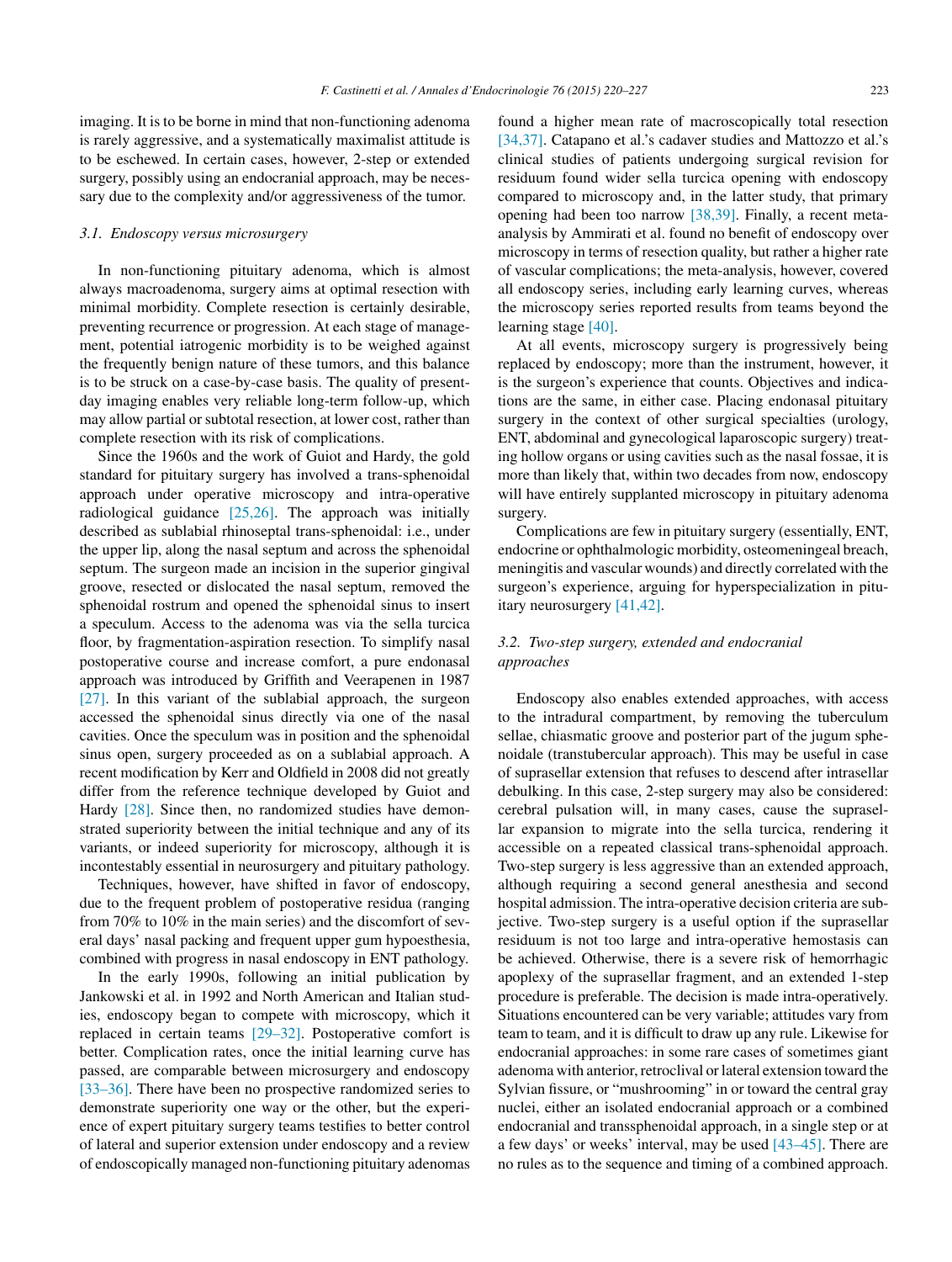Indications are rare and mainly concern expert centers; the decision depends essentially on tumor extension, but also on team experience and habits.

# *3.3. Role and benefit of intra-operative imaging*

Historically, the first method of intra-operative guidance was radioscopy, providing information exclusively in the sagittal plane. The method is now obsolete, and moreover exposes all those present in the surgery room, as well as the patient, to ionizing radiation.

Neuronavigation based on preoperative CT and/or MRI provides information in all 3 planes and is the method now used for intra-operative guidance in neurosurgery. Resolution is now of the order of a millimeter [\[46\].](#page-6-0) There are no randomized studies demonstrating benefit, but it is applicable in the following circumstances:

- training: notably in the early learning curve, to gain familiarity with the endonasal endoscopic approach;
- $\bullet$  teaching: to point out the anatomic details of the various stages of the approach;
- in case of unusual anatomy or remodeling (sinus concha, acromegaly);
- when the usual anatomic landmarks are liable to be lost, as in adenoma that has destroyed or invaded the sphenoidal sinus, or in surgery for recurrence in which the previous landmarks have been damaged or removed by primary surgery;
- whenever surgery is "extended" to structures neighboring the sella turcica.

Intra-operative CT and/or MRI are probably the attitude of the future. In a non-dedicated surgery room, however, only a lowfield low-definition system isfeasible. High fields(1.5 Tesla and above) are more reliable in assessing intra-operative residua, but require specific and very costly equipment, not available in most centers. The true benefit of intra-operative MRI remains to be established [\[47\].](#page-6-0) Publications from centers in which it is used have been encouraging [\[48–51\].](#page-6-0)

### **4. Anatomopathology**

# *4.1. General considerations*

Clinically and/or biologically non-functioning pituitary adenoma cover 3 different histologic types according to the current pathology classifications [\[52\]:](#page-6-0)

- gonadotroph adenoma (FSH/LH) and the nonimmunoreactive variant known as "null cell adenoma", which constitute the great majority [\[53–55\];](#page-6-0)
- silent corticotroph adenoma (ACTH), also known as "silent type 1 or 2 adenoma" (reviewed in  $[56]$ );
- and silent somatotroph (GH) or mixed GH-PRL adenoma  $(GH-PRL \pm TSH)$ , also known as "silent subtype 3" [\[57–59\].](#page-6-0)

The first clinical [\[60\]](#page-7-0) and histological [\[61\]](#page-7-0) descriptions of pituitary adenoma with FSH hypersecretion date back to almost 40 years, and the first series (8 cases) of gonadotroph adenoma with and without LH/FSH hypersecretion to more than 30 years [\[55\].](#page-6-0)

In Lyon (France), pathology series of more than 3000 tumors studied immunocytochemically since 1986, the rate of non-functioning adenoma was 35%. With improvements in the sensitivity and reproducibility of automated immunocytochemistry since 2007, the proportion of non-immunoreactive adenomas has fallen from 15% to 1% and that of gonadotroph adenoma has risen from 22% to 35% (178/502 tumors operated on in 2007–2012). Silent GH-PRL and ACTH adenoma now accounts for 8% of operated adenomas and 18% of nonfunctioning adenomas (40/218), silent ACTH adenoma being the most frequent form. In clinical and neurosurgical series, these 3 types of non-functioning adenoma are often, mistakenly, grouped together for analysis, whereas they are in fact very different histologically and clinically, and probably in terms of progression.

# *4.2. Clinicopathologic data*

### *4.2.1. Tumor size and invasion*

At the present time, pathologic diagnosis of pituitary adenoma and of non-functioning adenoma in particular ([cf.](#page-5-0) [check-list](#page-5-0) [below\)](#page-5-0) should include imaging data and intraoperative findingsto assesstumorsize and invasive/non-invasive status, as histological proof is possible in only 10% of tumors found to be invasive on MRI: the intracavernous fragment close to the internal carotid artery is rarely included in the specimen.

### *4.2.2. Histology, immunocytochemistry and proliferation*

Non-functioning adenoma is identifiable on immunohistochemistry, but silent ACTH or GH-PRL adenoma may also be suspected on histology as their aspect resembles their symptomatic clinical variant with acromegaly or Cushing's disease. We deal here only with gonadotroph adenoma.

Gonadotroph adenoma shows diffuse or, more often, a cord arrangement, with well-developed vascularization; in rare cases, it may be hemorrhagic or necrotic. The cells are well-delineated, oval or polyhedral, without signs of secretion (small nuclei without nucleoli). Immunocytochemistry is indispensable, but involves technical problems relating to fixation and antibody specificity. Gonadotroph hormone detection is negative with AFA fixation and rare with 4% buffered formaldehyde; some antibodies show negative or non-specific reaction. The fixative, preferably formaldehyde-zinc, and the antibody reference (clone) should be specified in the pathology report. In immunocytochemistry, all cells are strongly positive to anti-chromogranin A antibodies. Thus, strongly and diffusely expressed chromogranin A in necrotic adenoma suggests gonadotroph adenoma, reaction with anti-pituitary hormone antibodies being usually negative. In gonadotroph adenoma, the percentage of cells immunoreactive to anti-gonadotroph hormone antibodies varies from 100% to a few islands, and is usually low (20–30%), with immunoreactive cells localized by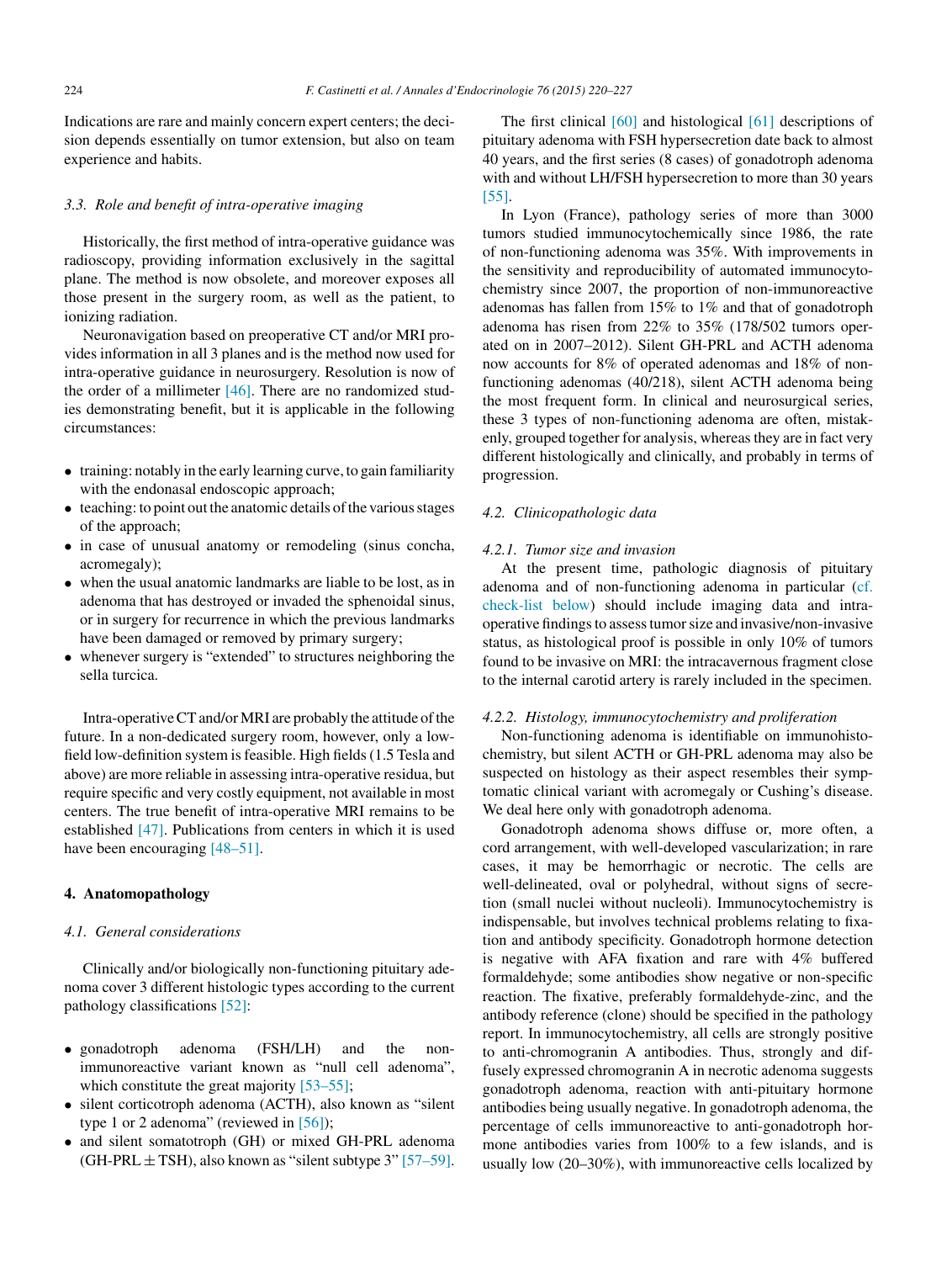<span id="page-5-0"></span>area (Appendix A). In some tumors, cells are positive for all  $3$   $\beta$ FSH,  $\beta$ LH and  $\alpha$ -sub-unit antibodies, while in others they are positive only for  $\beta$ FSH or, more rarely,  $\beta$ LH or  $\alpha$  sub-unit. When only few cells  $(< 5\%)$  are immunoreactive, null-cell type adenoma is diagnosed, although it secretes gonadotroph hormones in culture and shows granulation on electron microscopy. Plurihormonal gonadotroph adenoma is rare, except in type-1 multiple endocrine neoplasia (MEN1) [\[62\].](#page-7-0) In case of remnant and especially of progression, somatostatin receptor detection is performed, using new highly specific antibodies to guide somatostatin analog prescription: 26% of gonadotroph adenomas express type-2 somatostatin receptor (SSTR2), SSTR5 being rare and often focal [\[63\].](#page-7-0)

To assessthe risk of recurrence or progression, it isimportant to specify proliferative status by systematically testing the 3 proliferation markers: proliferation index assessed on Ki-67 antibody, mitotic activity, and p53 expression. Ki-67 expression has been especially well studied [\[64,65\].](#page-7-0) Results concerning association with invasiveness and recurrence/progression are contradictory. However, automated immunocytochemistry makes detection of these nuclear markers more reproducible, and analysis of the literature, including the recent studies by Jaffrain-Rea et al., [\[66\]](#page-7-0) and Righi et al., [\[67\],](#page-7-0) shows that Ki- $67 > 3\%$  predicts recurrence/progression with high specificity  $(89\%)$  but poor sensitivity  $(54\%)$ . The interest of mitotic activity and p53 expression is even more debatable. We suggest noting, in the pathology report, the number of mitoses per 10 wide fields with a  $40 \times$  magnification lens, with a threshold of  $n > 2$ , and P53 expression (positive for > 10 positive nuclei per 10 wide fields at  $40\times$ ), or as percentages. In some recurrent tumors or even carcinomas with metastasis, the Ki-67 index may be low and the mitosis count high. We therefore recommend testing all 3 markers systematically, classifying the tumor as proliferative only when at least 2 are above threshold. Following the multidisciplinary multicenter HYPOPRONOS study, we recommend a new classification in 5 grades, the prognostic value of which has been demonstrated on multivariate analysis  $(P < 0.001)$ [\[68\].](#page-7-0) Other molecular markers have also been described for nonfunctioning pituitary adenoma, but their prognostic value with regard to recurrence and progression remains to be validated.

### **Disclosure of interest**

The authors declare that they have no conflicts of interest concerning this article.

### **Appendix A. Pathology check-list**

### *I. MRI*

|         | Size:                        | Micro | Macro | Giant |
|---------|------------------------------|-------|-------|-------|
|         | Invasion:                    | ves   | no    |       |
| If yes: |                              |       |       |       |
|         | Cavernous sinus              |       | yes   | no    |
|         | Sphenoidal sinus             |       | yes   | no    |
|         | Intra-operative confirmation |       | yes   | no    |

*II. Histology*

| 1. Fixatives                                                    |     |    |
|-----------------------------------------------------------------|-----|----|
| Formaldehyde-zinc                                               | ves | no |
| Bouin Hollande                                                  | ves | no |
| $ND: Othan$ fratives $(AFA$ required formal debude) not measure |     |    |

*NB: Other fixatives (AFA, neutral formaldehyde) not recommended due to ICC problems.*

#### *2. Histology*

| Invasion         | yes | no | ND |
|------------------|-----|----|----|
| If yes: Location |     |    |    |

Cavernous sinus Sphenoidal sinus Dura-mater Juxta-tumoral pituitary gland

### *3. ICC*

- a) Antibodies for typing
	- ßFSH, ßLH,  $\alpha$ SU, Chromogranin A  $\rightarrow$  gonadotroph adenoma
	- PRL–GH  $\rightarrow$  silent GH or GH/PRL adenoma
	- ACTH  $\rightarrow$  silent corticotroph adenoma
- b) For proliferation

| Mitosis count $n =$                                  | (threshold, $n > 2/10$ 40 $\times$ fields)    |  |  |  |
|------------------------------------------------------|-----------------------------------------------|--|--|--|
| $Ki-67$ index:                                       | (threshold $> 3\%$ )                          |  |  |  |
| P53 detection:                                       | $(+$ for $>$ 10 nuclei/10 40 $\times$ fields) |  |  |  |
| To be discussed: type 2 and 5 somatostatin receptors |                                               |  |  |  |

### *III. Molecular biology*

To be discussed: fragment freezing and conservation at  $-80$  °C for micro-array, PCR and CGH study.

# **References**

- [1] [Dehdashti](http://refhub.elsevier.com/S0003-4266(15)00100-6/sbref0345) [AR,](http://refhub.elsevier.com/S0003-4266(15)00100-6/sbref0345) [Ganna](http://refhub.elsevier.com/S0003-4266(15)00100-6/sbref0345) [A,](http://refhub.elsevier.com/S0003-4266(15)00100-6/sbref0345) [Karabatsou](http://refhub.elsevier.com/S0003-4266(15)00100-6/sbref0345) [K,](http://refhub.elsevier.com/S0003-4266(15)00100-6/sbref0345) [Gentili](http://refhub.elsevier.com/S0003-4266(15)00100-6/sbref0345) [F.](http://refhub.elsevier.com/S0003-4266(15)00100-6/sbref0345) [Pure](http://refhub.elsevier.com/S0003-4266(15)00100-6/sbref0345) [endoscopic](http://refhub.elsevier.com/S0003-4266(15)00100-6/sbref0345) [endonasal](http://refhub.elsevier.com/S0003-4266(15)00100-6/sbref0345) [approach](http://refhub.elsevier.com/S0003-4266(15)00100-6/sbref0345) [for](http://refhub.elsevier.com/S0003-4266(15)00100-6/sbref0345) [pituitary](http://refhub.elsevier.com/S0003-4266(15)00100-6/sbref0345) [adenomas:](http://refhub.elsevier.com/S0003-4266(15)00100-6/sbref0345) [early](http://refhub.elsevier.com/S0003-4266(15)00100-6/sbref0345) [surgical](http://refhub.elsevier.com/S0003-4266(15)00100-6/sbref0345) [results](http://refhub.elsevier.com/S0003-4266(15)00100-6/sbref0345) [in](http://refhub.elsevier.com/S0003-4266(15)00100-6/sbref0345) [200](http://refhub.elsevier.com/S0003-4266(15)00100-6/sbref0345) [patients](http://refhub.elsevier.com/S0003-4266(15)00100-6/sbref0345) [and](http://refhub.elsevier.com/S0003-4266(15)00100-6/sbref0345) [comparison](http://refhub.elsevier.com/S0003-4266(15)00100-6/sbref0345) [with](http://refhub.elsevier.com/S0003-4266(15)00100-6/sbref0345) [previous](http://refhub.elsevier.com/S0003-4266(15)00100-6/sbref0345) [microsurgical](http://refhub.elsevier.com/S0003-4266(15)00100-6/sbref0345) [series.](http://refhub.elsevier.com/S0003-4266(15)00100-6/sbref0345) [Neurosurgery](http://refhub.elsevier.com/S0003-4266(15)00100-6/sbref0345) [2008;62:1006](http://refhub.elsevier.com/S0003-4266(15)00100-6/sbref0345)–[15](http://refhub.elsevier.com/S0003-4266(15)00100-6/sbref0345) [\[Discussion](http://refhub.elsevier.com/S0003-4266(15)00100-6/sbref0345) [1015](http://refhub.elsevier.com/S0003-4266(15)00100-6/sbref0345)–[7\].](http://refhub.elsevier.com/S0003-4266(15)00100-6/sbref0345)
- [2] [Tabaee](http://refhub.elsevier.com/S0003-4266(15)00100-6/sbref0350) [A,](http://refhub.elsevier.com/S0003-4266(15)00100-6/sbref0350) [et](http://refhub.elsevier.com/S0003-4266(15)00100-6/sbref0350) [al.](http://refhub.elsevier.com/S0003-4266(15)00100-6/sbref0350) [Predictors](http://refhub.elsevier.com/S0003-4266(15)00100-6/sbref0350) [of](http://refhub.elsevier.com/S0003-4266(15)00100-6/sbref0350) [short-term](http://refhub.elsevier.com/S0003-4266(15)00100-6/sbref0350) [outcomes](http://refhub.elsevier.com/S0003-4266(15)00100-6/sbref0350) [following](http://refhub.elsevier.com/S0003-4266(15)00100-6/sbref0350) [endoscopic](http://refhub.elsevier.com/S0003-4266(15)00100-6/sbref0350) [pituitary](http://refhub.elsevier.com/S0003-4266(15)00100-6/sbref0350) [surgery.](http://refhub.elsevier.com/S0003-4266(15)00100-6/sbref0350) [Clin](http://refhub.elsevier.com/S0003-4266(15)00100-6/sbref0350) [Neurol](http://refhub.elsevier.com/S0003-4266(15)00100-6/sbref0350) [Neurosurg](http://refhub.elsevier.com/S0003-4266(15)00100-6/sbref0350) [2009;111:119–22.](http://refhub.elsevier.com/S0003-4266(15)00100-6/sbref0350)
- [3] [Dekkers](http://refhub.elsevier.com/S0003-4266(15)00100-6/sbref0355) [OM,](http://refhub.elsevier.com/S0003-4266(15)00100-6/sbref0355) [Pereira](http://refhub.elsevier.com/S0003-4266(15)00100-6/sbref0355) [AM,](http://refhub.elsevier.com/S0003-4266(15)00100-6/sbref0355) [Romijn](http://refhub.elsevier.com/S0003-4266(15)00100-6/sbref0355) [JA.](http://refhub.elsevier.com/S0003-4266(15)00100-6/sbref0355) [Treatment](http://refhub.elsevier.com/S0003-4266(15)00100-6/sbref0355) [and](http://refhub.elsevier.com/S0003-4266(15)00100-6/sbref0355) [follow-up](http://refhub.elsevier.com/S0003-4266(15)00100-6/sbref0355) [of](http://refhub.elsevier.com/S0003-4266(15)00100-6/sbref0355) [clini](http://refhub.elsevier.com/S0003-4266(15)00100-6/sbref0355)[cally](http://refhub.elsevier.com/S0003-4266(15)00100-6/sbref0355) [nonfunctioning](http://refhub.elsevier.com/S0003-4266(15)00100-6/sbref0355) [pituitary](http://refhub.elsevier.com/S0003-4266(15)00100-6/sbref0355) [macroadenomas.](http://refhub.elsevier.com/S0003-4266(15)00100-6/sbref0355) [J](http://refhub.elsevier.com/S0003-4266(15)00100-6/sbref0355) [Clin](http://refhub.elsevier.com/S0003-4266(15)00100-6/sbref0355) [Endocrinol](http://refhub.elsevier.com/S0003-4266(15)00100-6/sbref0355) [Metab](http://refhub.elsevier.com/S0003-4266(15)00100-6/sbref0355) [2008;93:3717–26.](http://refhub.elsevier.com/S0003-4266(15)00100-6/sbref0355)
- [4] [Gnanalingham](http://refhub.elsevier.com/S0003-4266(15)00100-6/sbref0360) [KK,](http://refhub.elsevier.com/S0003-4266(15)00100-6/sbref0360) [Bhattacharjee](http://refhub.elsevier.com/S0003-4266(15)00100-6/sbref0360) [S,](http://refhub.elsevier.com/S0003-4266(15)00100-6/sbref0360) [Pennington](http://refhub.elsevier.com/S0003-4266(15)00100-6/sbref0360) [R,](http://refhub.elsevier.com/S0003-4266(15)00100-6/sbref0360) [Ng](http://refhub.elsevier.com/S0003-4266(15)00100-6/sbref0360) [J,](http://refhub.elsevier.com/S0003-4266(15)00100-6/sbref0360) [Mendoza](http://refhub.elsevier.com/S0003-4266(15)00100-6/sbref0360) [N.](http://refhub.elsevier.com/S0003-4266(15)00100-6/sbref0360) [The](http://refhub.elsevier.com/S0003-4266(15)00100-6/sbref0360) [time](http://refhub.elsevier.com/S0003-4266(15)00100-6/sbref0360) [course](http://refhub.elsevier.com/S0003-4266(15)00100-6/sbref0360) [of](http://refhub.elsevier.com/S0003-4266(15)00100-6/sbref0360) [visual](http://refhub.elsevier.com/S0003-4266(15)00100-6/sbref0360) [field](http://refhub.elsevier.com/S0003-4266(15)00100-6/sbref0360) [recovery](http://refhub.elsevier.com/S0003-4266(15)00100-6/sbref0360) [following](http://refhub.elsevier.com/S0003-4266(15)00100-6/sbref0360) [transphenoidal](http://refhub.elsevier.com/S0003-4266(15)00100-6/sbref0360) [surgery](http://refhub.elsevier.com/S0003-4266(15)00100-6/sbref0360) [for](http://refhub.elsevier.com/S0003-4266(15)00100-6/sbref0360) [pituitary](http://refhub.elsevier.com/S0003-4266(15)00100-6/sbref0360) [adenomas:](http://refhub.elsevier.com/S0003-4266(15)00100-6/sbref0360) [predictive](http://refhub.elsevier.com/S0003-4266(15)00100-6/sbref0360) [factors](http://refhub.elsevier.com/S0003-4266(15)00100-6/sbref0360) [for](http://refhub.elsevier.com/S0003-4266(15)00100-6/sbref0360) [a](http://refhub.elsevier.com/S0003-4266(15)00100-6/sbref0360) [good](http://refhub.elsevier.com/S0003-4266(15)00100-6/sbref0360) [outcome.](http://refhub.elsevier.com/S0003-4266(15)00100-6/sbref0360) [J](http://refhub.elsevier.com/S0003-4266(15)00100-6/sbref0360) [Neurol](http://refhub.elsevier.com/S0003-4266(15)00100-6/sbref0360) [Neurosurg](http://refhub.elsevier.com/S0003-4266(15)00100-6/sbref0360) [Psychiatry](http://refhub.elsevier.com/S0003-4266(15)00100-6/sbref0360) [2005;76:415–9.](http://refhub.elsevier.com/S0003-4266(15)00100-6/sbref0360)
- [5] [Arafah](http://refhub.elsevier.com/S0003-4266(15)00100-6/sbref0365) [BM,](http://refhub.elsevier.com/S0003-4266(15)00100-6/sbref0365) [Kailani](http://refhub.elsevier.com/S0003-4266(15)00100-6/sbref0365) [SH,](http://refhub.elsevier.com/S0003-4266(15)00100-6/sbref0365) [Nekl](http://refhub.elsevier.com/S0003-4266(15)00100-6/sbref0365) [KE,](http://refhub.elsevier.com/S0003-4266(15)00100-6/sbref0365) [Gold](http://refhub.elsevier.com/S0003-4266(15)00100-6/sbref0365) [RS,](http://refhub.elsevier.com/S0003-4266(15)00100-6/sbref0365) [Selman](http://refhub.elsevier.com/S0003-4266(15)00100-6/sbref0365) [WR.](http://refhub.elsevier.com/S0003-4266(15)00100-6/sbref0365) [Immediate](http://refhub.elsevier.com/S0003-4266(15)00100-6/sbref0365) [recovery](http://refhub.elsevier.com/S0003-4266(15)00100-6/sbref0365) [of](http://refhub.elsevier.com/S0003-4266(15)00100-6/sbref0365) [pituitary](http://refhub.elsevier.com/S0003-4266(15)00100-6/sbref0365) [function](http://refhub.elsevier.com/S0003-4266(15)00100-6/sbref0365) [after](http://refhub.elsevier.com/S0003-4266(15)00100-6/sbref0365) [transsphenoidal](http://refhub.elsevier.com/S0003-4266(15)00100-6/sbref0365) [resection](http://refhub.elsevier.com/S0003-4266(15)00100-6/sbref0365) [of](http://refhub.elsevier.com/S0003-4266(15)00100-6/sbref0365) [pituitary](http://refhub.elsevier.com/S0003-4266(15)00100-6/sbref0365) [macroadenomas.](http://refhub.elsevier.com/S0003-4266(15)00100-6/sbref0365) [J](http://refhub.elsevier.com/S0003-4266(15)00100-6/sbref0365) [Clin](http://refhub.elsevier.com/S0003-4266(15)00100-6/sbref0365) [Endocrinol](http://refhub.elsevier.com/S0003-4266(15)00100-6/sbref0365) [Metab](http://refhub.elsevier.com/S0003-4266(15)00100-6/sbref0365) [1994;79:348](http://refhub.elsevier.com/S0003-4266(15)00100-6/sbref0365)–[54.](http://refhub.elsevier.com/S0003-4266(15)00100-6/sbref0365)
- [6] [Arafah](http://refhub.elsevier.com/S0003-4266(15)00100-6/sbref0370) [BM,](http://refhub.elsevier.com/S0003-4266(15)00100-6/sbref0370) [Prunty](http://refhub.elsevier.com/S0003-4266(15)00100-6/sbref0370) [D,](http://refhub.elsevier.com/S0003-4266(15)00100-6/sbref0370) [Ybarra](http://refhub.elsevier.com/S0003-4266(15)00100-6/sbref0370) [J,](http://refhub.elsevier.com/S0003-4266(15)00100-6/sbref0370) [Hlavin](http://refhub.elsevier.com/S0003-4266(15)00100-6/sbref0370) [ML,](http://refhub.elsevier.com/S0003-4266(15)00100-6/sbref0370) [Selman](http://refhub.elsevier.com/S0003-4266(15)00100-6/sbref0370) [WR.](http://refhub.elsevier.com/S0003-4266(15)00100-6/sbref0370) [The](http://refhub.elsevier.com/S0003-4266(15)00100-6/sbref0370) [dominant](http://refhub.elsevier.com/S0003-4266(15)00100-6/sbref0370) [role](http://refhub.elsevier.com/S0003-4266(15)00100-6/sbref0370) of increased [intrasellar](http://refhub.elsevier.com/S0003-4266(15)00100-6/sbref0370) [pressure](http://refhub.elsevier.com/S0003-4266(15)00100-6/sbref0370) [in](http://refhub.elsevier.com/S0003-4266(15)00100-6/sbref0370) [the](http://refhub.elsevier.com/S0003-4266(15)00100-6/sbref0370) [pathogenesis](http://refhub.elsevier.com/S0003-4266(15)00100-6/sbref0370) [of](http://refhub.elsevier.com/S0003-4266(15)00100-6/sbref0370) [hypopituitarism,](http://refhub.elsevier.com/S0003-4266(15)00100-6/sbref0370) [hyperprolactinemia,](http://refhub.elsevier.com/S0003-4266(15)00100-6/sbref0370) [and](http://refhub.elsevier.com/S0003-4266(15)00100-6/sbref0370) [headaches](http://refhub.elsevier.com/S0003-4266(15)00100-6/sbref0370) [in](http://refhub.elsevier.com/S0003-4266(15)00100-6/sbref0370) [patients](http://refhub.elsevier.com/S0003-4266(15)00100-6/sbref0370) [with](http://refhub.elsevier.com/S0003-4266(15)00100-6/sbref0370) [pituitary](http://refhub.elsevier.com/S0003-4266(15)00100-6/sbref0370) [adenomas.](http://refhub.elsevier.com/S0003-4266(15)00100-6/sbref0370) [J](http://refhub.elsevier.com/S0003-4266(15)00100-6/sbref0370) [Clin](http://refhub.elsevier.com/S0003-4266(15)00100-6/sbref0370) [Endocrinol](http://refhub.elsevier.com/S0003-4266(15)00100-6/sbref0370) [Metab](http://refhub.elsevier.com/S0003-4266(15)00100-6/sbref0370) [2000;85:1789](http://refhub.elsevier.com/S0003-4266(15)00100-6/sbref0370)–[93.](http://refhub.elsevier.com/S0003-4266(15)00100-6/sbref0370)
- [7] [Messerer](http://refhub.elsevier.com/S0003-4266(15)00100-6/sbref0375) [M,](http://refhub.elsevier.com/S0003-4266(15)00100-6/sbref0375) [et](http://refhub.elsevier.com/S0003-4266(15)00100-6/sbref0375) [al.](http://refhub.elsevier.com/S0003-4266(15)00100-6/sbref0375) [Non-functioning](http://refhub.elsevier.com/S0003-4266(15)00100-6/sbref0375) [pituitary](http://refhub.elsevier.com/S0003-4266(15)00100-6/sbref0375) [macro-incidentalomas](http://refhub.elsevier.com/S0003-4266(15)00100-6/sbref0375) [benefit](http://refhub.elsevier.com/S0003-4266(15)00100-6/sbref0375) [from](http://refhub.elsevier.com/S0003-4266(15)00100-6/sbref0375) [early](http://refhub.elsevier.com/S0003-4266(15)00100-6/sbref0375) [surgery](http://refhub.elsevier.com/S0003-4266(15)00100-6/sbref0375) [before](http://refhub.elsevier.com/S0003-4266(15)00100-6/sbref0375) [becoming](http://refhub.elsevier.com/S0003-4266(15)00100-6/sbref0375) [symptomatic.](http://refhub.elsevier.com/S0003-4266(15)00100-6/sbref0375) [Clin](http://refhub.elsevier.com/S0003-4266(15)00100-6/sbref0375) [Neurol](http://refhub.elsevier.com/S0003-4266(15)00100-6/sbref0375) [Neurosurg](http://refhub.elsevier.com/S0003-4266(15)00100-6/sbref0375) [2013;115:2514–20.](http://refhub.elsevier.com/S0003-4266(15)00100-6/sbref0375)
- [8] [Murad](http://refhub.elsevier.com/S0003-4266(15)00100-6/sbref0380) [MH,](http://refhub.elsevier.com/S0003-4266(15)00100-6/sbref0380) [et](http://refhub.elsevier.com/S0003-4266(15)00100-6/sbref0380) [al.](http://refhub.elsevier.com/S0003-4266(15)00100-6/sbref0380) [Outcomes](http://refhub.elsevier.com/S0003-4266(15)00100-6/sbref0380) [of](http://refhub.elsevier.com/S0003-4266(15)00100-6/sbref0380) [surgical](http://refhub.elsevier.com/S0003-4266(15)00100-6/sbref0380) [treatment](http://refhub.elsevier.com/S0003-4266(15)00100-6/sbref0380) [for](http://refhub.elsevier.com/S0003-4266(15)00100-6/sbref0380) [nonfunctioning](http://refhub.elsevier.com/S0003-4266(15)00100-6/sbref0380) [pitu](http://refhub.elsevier.com/S0003-4266(15)00100-6/sbref0380)[itary](http://refhub.elsevier.com/S0003-4266(15)00100-6/sbref0380) [adenomas:](http://refhub.elsevier.com/S0003-4266(15)00100-6/sbref0380) [a](http://refhub.elsevier.com/S0003-4266(15)00100-6/sbref0380) [systematic](http://refhub.elsevier.com/S0003-4266(15)00100-6/sbref0380) [review](http://refhub.elsevier.com/S0003-4266(15)00100-6/sbref0380) [and](http://refhub.elsevier.com/S0003-4266(15)00100-6/sbref0380) [meta-analysis.](http://refhub.elsevier.com/S0003-4266(15)00100-6/sbref0380) [Clin](http://refhub.elsevier.com/S0003-4266(15)00100-6/sbref0380) [Endocrinol](http://refhub.elsevier.com/S0003-4266(15)00100-6/sbref0380) [\(Oxf\)](http://refhub.elsevier.com/S0003-4266(15)00100-6/sbref0380) [2010;73:777](http://refhub.elsevier.com/S0003-4266(15)00100-6/sbref0380)–[91.](http://refhub.elsevier.com/S0003-4266(15)00100-6/sbref0380)
- [9] [Comtois](http://refhub.elsevier.com/S0003-4266(15)00100-6/sbref0385) [R,](http://refhub.elsevier.com/S0003-4266(15)00100-6/sbref0385) [et](http://refhub.elsevier.com/S0003-4266(15)00100-6/sbref0385) [al.](http://refhub.elsevier.com/S0003-4266(15)00100-6/sbref0385) [The](http://refhub.elsevier.com/S0003-4266(15)00100-6/sbref0385) [clinical](http://refhub.elsevier.com/S0003-4266(15)00100-6/sbref0385) [and](http://refhub.elsevier.com/S0003-4266(15)00100-6/sbref0385) [endocrine](http://refhub.elsevier.com/S0003-4266(15)00100-6/sbref0385) [outcome](http://refhub.elsevier.com/S0003-4266(15)00100-6/sbref0385) [to](http://refhub.elsevier.com/S0003-4266(15)00100-6/sbref0385) [trans-sphenoidal](http://refhub.elsevier.com/S0003-4266(15)00100-6/sbref0385) [microsurgery](http://refhub.elsevier.com/S0003-4266(15)00100-6/sbref0385) [of](http://refhub.elsevier.com/S0003-4266(15)00100-6/sbref0385) [nonsecreting](http://refhub.elsevier.com/S0003-4266(15)00100-6/sbref0385) [pituitary](http://refhub.elsevier.com/S0003-4266(15)00100-6/sbref0385) [adenomas.](http://refhub.elsevier.com/S0003-4266(15)00100-6/sbref0385) [Cancer](http://refhub.elsevier.com/S0003-4266(15)00100-6/sbref0385) [1991;68:860–6.](http://refhub.elsevier.com/S0003-4266(15)00100-6/sbref0385)
- [10] [Wichers-Rother](http://refhub.elsevier.com/S0003-4266(15)00100-6/sbref0390) [M,](http://refhub.elsevier.com/S0003-4266(15)00100-6/sbref0390) [Hoven](http://refhub.elsevier.com/S0003-4266(15)00100-6/sbref0390) [S,](http://refhub.elsevier.com/S0003-4266(15)00100-6/sbref0390) [Kristof](http://refhub.elsevier.com/S0003-4266(15)00100-6/sbref0390) [RA,](http://refhub.elsevier.com/S0003-4266(15)00100-6/sbref0390) [Bliesener](http://refhub.elsevier.com/S0003-4266(15)00100-6/sbref0390) [N,](http://refhub.elsevier.com/S0003-4266(15)00100-6/sbref0390) [Stoffel-Wagner](http://refhub.elsevier.com/S0003-4266(15)00100-6/sbref0390) [B.](http://refhub.elsevier.com/S0003-4266(15)00100-6/sbref0390) [Non-functioning](http://refhub.elsevier.com/S0003-4266(15)00100-6/sbref0390) [pituitary](http://refhub.elsevier.com/S0003-4266(15)00100-6/sbref0390) [adenomas:](http://refhub.elsevier.com/S0003-4266(15)00100-6/sbref0390) [endocrinological](http://refhub.elsevier.com/S0003-4266(15)00100-6/sbref0390) [and](http://refhub.elsevier.com/S0003-4266(15)00100-6/sbref0390) [clinical](http://refhub.elsevier.com/S0003-4266(15)00100-6/sbref0390)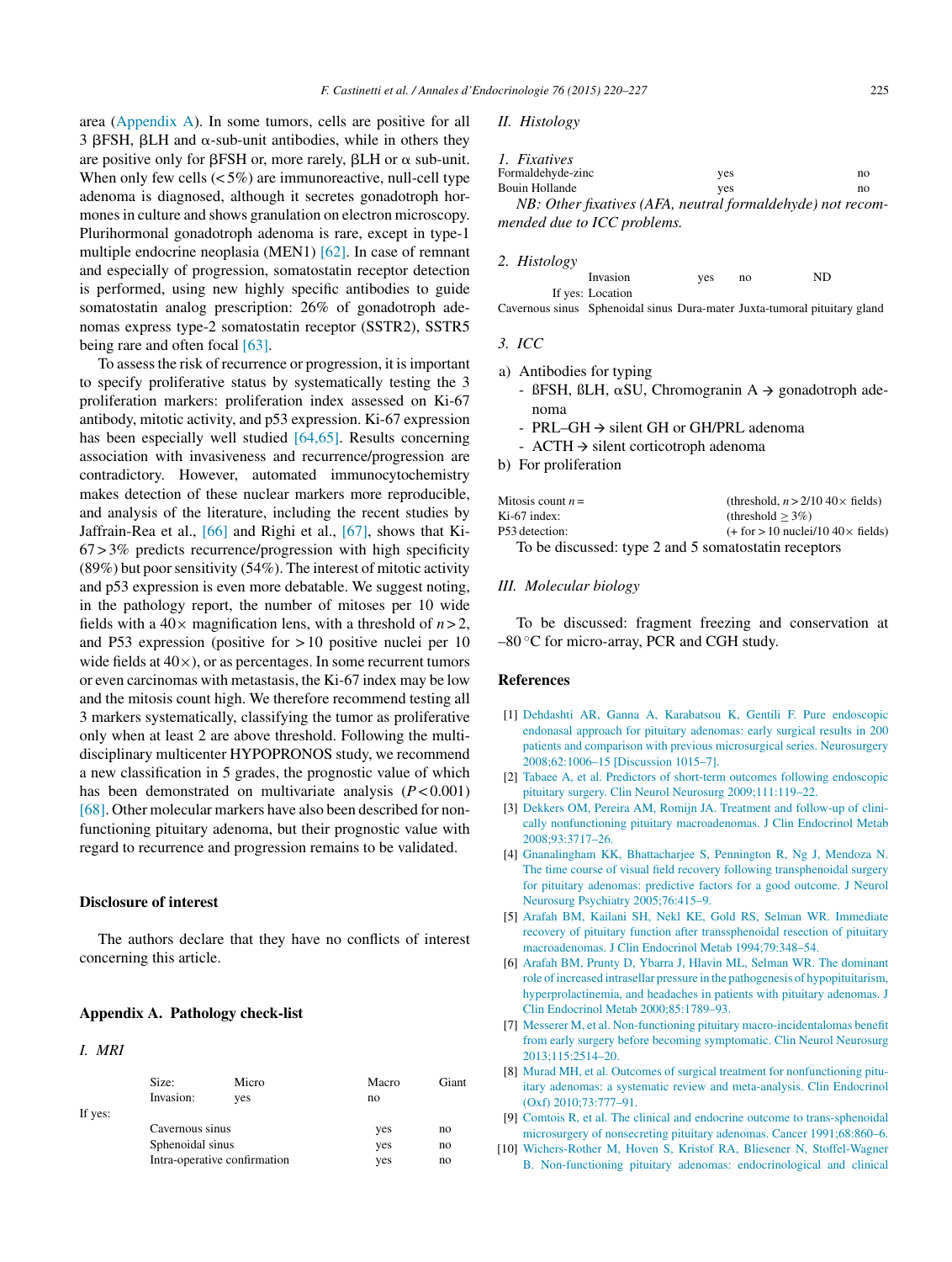<span id="page-6-0"></span>[outcome](http://refhub.elsevier.com/S0003-4266(15)00100-6/sbref0390) [after](http://refhub.elsevier.com/S0003-4266(15)00100-6/sbref0390) [transsphenoidal](http://refhub.elsevier.com/S0003-4266(15)00100-6/sbref0390) [and](http://refhub.elsevier.com/S0003-4266(15)00100-6/sbref0390) [transcranial](http://refhub.elsevier.com/S0003-4266(15)00100-6/sbref0390) [surgery.](http://refhub.elsevier.com/S0003-4266(15)00100-6/sbref0390) [Exp](http://refhub.elsevier.com/S0003-4266(15)00100-6/sbref0390) [Clin](http://refhub.elsevier.com/S0003-4266(15)00100-6/sbref0390) [Endocrinol](http://refhub.elsevier.com/S0003-4266(15)00100-6/sbref0390) [Diabetes](http://refhub.elsevier.com/S0003-4266(15)00100-6/sbref0390) [2004;112:323](http://refhub.elsevier.com/S0003-4266(15)00100-6/sbref0390)–[7.](http://refhub.elsevier.com/S0003-4266(15)00100-6/sbref0390)

- [11] [Losa](http://refhub.elsevier.com/S0003-4266(15)00100-6/sbref0395) [M,](http://refhub.elsevier.com/S0003-4266(15)00100-6/sbref0395) [Donofrio](http://refhub.elsevier.com/S0003-4266(15)00100-6/sbref0395) [CA,](http://refhub.elsevier.com/S0003-4266(15)00100-6/sbref0395) [Barzaghi](http://refhub.elsevier.com/S0003-4266(15)00100-6/sbref0395) [R,](http://refhub.elsevier.com/S0003-4266(15)00100-6/sbref0395) [Mortini](http://refhub.elsevier.com/S0003-4266(15)00100-6/sbref0395) [P.](http://refhub.elsevier.com/S0003-4266(15)00100-6/sbref0395) [Presentation](http://refhub.elsevier.com/S0003-4266(15)00100-6/sbref0395) [and](http://refhub.elsevier.com/S0003-4266(15)00100-6/sbref0395) [surgical](http://refhub.elsevier.com/S0003-4266(15)00100-6/sbref0395) [results](http://refhub.elsevier.com/S0003-4266(15)00100-6/sbref0395) [of](http://refhub.elsevier.com/S0003-4266(15)00100-6/sbref0395) [incidentally](http://refhub.elsevier.com/S0003-4266(15)00100-6/sbref0395) [discovered](http://refhub.elsevier.com/S0003-4266(15)00100-6/sbref0395) [nonfunctioning](http://refhub.elsevier.com/S0003-4266(15)00100-6/sbref0395) [pituitary](http://refhub.elsevier.com/S0003-4266(15)00100-6/sbref0395) [adenomas:](http://refhub.elsevier.com/S0003-4266(15)00100-6/sbref0395) [evi](http://refhub.elsevier.com/S0003-4266(15)00100-6/sbref0395)[dence](http://refhub.elsevier.com/S0003-4266(15)00100-6/sbref0395) [for](http://refhub.elsevier.com/S0003-4266(15)00100-6/sbref0395) [a](http://refhub.elsevier.com/S0003-4266(15)00100-6/sbref0395) [better](http://refhub.elsevier.com/S0003-4266(15)00100-6/sbref0395) [outcome](http://refhub.elsevier.com/S0003-4266(15)00100-6/sbref0395) [independently](http://refhub.elsevier.com/S0003-4266(15)00100-6/sbref0395) [of](http://refhub.elsevier.com/S0003-4266(15)00100-6/sbref0395) [other](http://refhub.elsevier.com/S0003-4266(15)00100-6/sbref0395) [patients'](http://refhub.elsevier.com/S0003-4266(15)00100-6/sbref0395) [characteristics.](http://refhub.elsevier.com/S0003-4266(15)00100-6/sbref0395) [Eur](http://refhub.elsevier.com/S0003-4266(15)00100-6/sbref0395) [J](http://refhub.elsevier.com/S0003-4266(15)00100-6/sbref0395) [Endocrinol](http://refhub.elsevier.com/S0003-4266(15)00100-6/sbref0395) [2013;169:735–42.](http://refhub.elsevier.com/S0003-4266(15)00100-6/sbref0395)
- [12] [Hong](http://refhub.elsevier.com/S0003-4266(15)00100-6/sbref0400) [J,](http://refhub.elsevier.com/S0003-4266(15)00100-6/sbref0400) [Ding](http://refhub.elsevier.com/S0003-4266(15)00100-6/sbref0400) [X,](http://refhub.elsevier.com/S0003-4266(15)00100-6/sbref0400) [Lu](http://refhub.elsevier.com/S0003-4266(15)00100-6/sbref0400) [Y.](http://refhub.elsevier.com/S0003-4266(15)00100-6/sbref0400) [Clinical](http://refhub.elsevier.com/S0003-4266(15)00100-6/sbref0400) [analysis](http://refhub.elsevier.com/S0003-4266(15)00100-6/sbref0400) [of](http://refhub.elsevier.com/S0003-4266(15)00100-6/sbref0400) [103](http://refhub.elsevier.com/S0003-4266(15)00100-6/sbref0400) [elderly](http://refhub.elsevier.com/S0003-4266(15)00100-6/sbref0400) [patients](http://refhub.elsevier.com/S0003-4266(15)00100-6/sbref0400) [with](http://refhub.elsevier.com/S0003-4266(15)00100-6/sbref0400) [pitu](http://refhub.elsevier.com/S0003-4266(15)00100-6/sbref0400)[itary](http://refhub.elsevier.com/S0003-4266(15)00100-6/sbref0400) [adenomas:](http://refhub.elsevier.com/S0003-4266(15)00100-6/sbref0400) [transsphenoidal](http://refhub.elsevier.com/S0003-4266(15)00100-6/sbref0400) [surgery](http://refhub.elsevier.com/S0003-4266(15)00100-6/sbref0400) [and](http://refhub.elsevier.com/S0003-4266(15)00100-6/sbref0400) [follow-up.](http://refhub.elsevier.com/S0003-4266(15)00100-6/sbref0400) [J](http://refhub.elsevier.com/S0003-4266(15)00100-6/sbref0400) [Clin](http://refhub.elsevier.com/S0003-4266(15)00100-6/sbref0400) [Neurosci](http://refhub.elsevier.com/S0003-4266(15)00100-6/sbref0400) [2008;15:1091–5.](http://refhub.elsevier.com/S0003-4266(15)00100-6/sbref0400)
- [13] [Minniti](http://refhub.elsevier.com/S0003-4266(15)00100-6/sbref0405) [G,](http://refhub.elsevier.com/S0003-4266(15)00100-6/sbref0405) [et](http://refhub.elsevier.com/S0003-4266(15)00100-6/sbref0405) [al.](http://refhub.elsevier.com/S0003-4266(15)00100-6/sbref0405) [Diagnosis](http://refhub.elsevier.com/S0003-4266(15)00100-6/sbref0405) [and](http://refhub.elsevier.com/S0003-4266(15)00100-6/sbref0405) [management](http://refhub.elsevier.com/S0003-4266(15)00100-6/sbref0405) [of](http://refhub.elsevier.com/S0003-4266(15)00100-6/sbref0405) [pituitary](http://refhub.elsevier.com/S0003-4266(15)00100-6/sbref0405) [tumours](http://refhub.elsevier.com/S0003-4266(15)00100-6/sbref0405) [in](http://refhub.elsevier.com/S0003-4266(15)00100-6/sbref0405) [the](http://refhub.elsevier.com/S0003-4266(15)00100-6/sbref0405) [elderly:](http://refhub.elsevier.com/S0003-4266(15)00100-6/sbref0405) [a](http://refhub.elsevier.com/S0003-4266(15)00100-6/sbref0405) [review](http://refhub.elsevier.com/S0003-4266(15)00100-6/sbref0405) [based](http://refhub.elsevier.com/S0003-4266(15)00100-6/sbref0405) [on](http://refhub.elsevier.com/S0003-4266(15)00100-6/sbref0405) [personal](http://refhub.elsevier.com/S0003-4266(15)00100-6/sbref0405) [experience](http://refhub.elsevier.com/S0003-4266(15)00100-6/sbref0405) [and](http://refhub.elsevier.com/S0003-4266(15)00100-6/sbref0405) [evidence](http://refhub.elsevier.com/S0003-4266(15)00100-6/sbref0405) [of](http://refhub.elsevier.com/S0003-4266(15)00100-6/sbref0405) [literature.](http://refhub.elsevier.com/S0003-4266(15)00100-6/sbref0405) [Eur](http://refhub.elsevier.com/S0003-4266(15)00100-6/sbref0405) [J](http://refhub.elsevier.com/S0003-4266(15)00100-6/sbref0405) [Endocrinol](http://refhub.elsevier.com/S0003-4266(15)00100-6/sbref0405) [2005;153:723](http://refhub.elsevier.com/S0003-4266(15)00100-6/sbref0405)–[35.](http://refhub.elsevier.com/S0003-4266(15)00100-6/sbref0405)
- [14] [Turner](http://refhub.elsevier.com/S0003-4266(15)00100-6/sbref0410) [HE,](http://refhub.elsevier.com/S0003-4266(15)00100-6/sbref0410) [Adams](http://refhub.elsevier.com/S0003-4266(15)00100-6/sbref0410) [CB,](http://refhub.elsevier.com/S0003-4266(15)00100-6/sbref0410) Wass JA. [Pituitary](http://refhub.elsevier.com/S0003-4266(15)00100-6/sbref0410) tumours in [the](http://refhub.elsevier.com/S0003-4266(15)00100-6/sbref0410) [elderly:](http://refhub.elsevier.com/S0003-4266(15)00100-6/sbref0410) [a](http://refhub.elsevier.com/S0003-4266(15)00100-6/sbref0410) [20](http://refhub.elsevier.com/S0003-4266(15)00100-6/sbref0410) [year](http://refhub.elsevier.com/S0003-4266(15)00100-6/sbref0410) [experience.](http://refhub.elsevier.com/S0003-4266(15)00100-6/sbref0410) [Eur](http://refhub.elsevier.com/S0003-4266(15)00100-6/sbref0410) [J](http://refhub.elsevier.com/S0003-4266(15)00100-6/sbref0410) [Endocrinol](http://refhub.elsevier.com/S0003-4266(15)00100-6/sbref0410) [1999;140:383](http://refhub.elsevier.com/S0003-4266(15)00100-6/sbref0410)–[9.](http://refhub.elsevier.com/S0003-4266(15)00100-6/sbref0410)
- [15] [Locatelli](http://refhub.elsevier.com/S0003-4266(15)00100-6/sbref0415) [M,](http://refhub.elsevier.com/S0003-4266(15)00100-6/sbref0415) [Bertani](http://refhub.elsevier.com/S0003-4266(15)00100-6/sbref0415) [G,](http://refhub.elsevier.com/S0003-4266(15)00100-6/sbref0415) [Carrabba](http://refhub.elsevier.com/S0003-4266(15)00100-6/sbref0415) G, [et](http://refhub.elsevier.com/S0003-4266(15)00100-6/sbref0415) [al.](http://refhub.elsevier.com/S0003-4266(15)00100-6/sbref0415) [The](http://refhub.elsevier.com/S0003-4266(15)00100-6/sbref0415) [trans-sphenoidal](http://refhub.elsevier.com/S0003-4266(15)00100-6/sbref0415) [resection](http://refhub.elsevier.com/S0003-4266(15)00100-6/sbref0415) [of](http://refhub.elsevier.com/S0003-4266(15)00100-6/sbref0415) [pituitary](http://refhub.elsevier.com/S0003-4266(15)00100-6/sbref0415) [adenomas](http://refhub.elsevier.com/S0003-4266(15)00100-6/sbref0415) [in](http://refhub.elsevier.com/S0003-4266(15)00100-6/sbref0415) [elderly](http://refhub.elsevier.com/S0003-4266(15)00100-6/sbref0415) [patients](http://refhub.elsevier.com/S0003-4266(15)00100-6/sbref0415) [and](http://refhub.elsevier.com/S0003-4266(15)00100-6/sbref0415) [surgical](http://refhub.elsevier.com/S0003-4266(15)00100-6/sbref0415) [risk.](http://refhub.elsevier.com/S0003-4266(15)00100-6/sbref0415) [Pituitary](http://refhub.elsevier.com/S0003-4266(15)00100-6/sbref0415) [2013;16:146–51.](http://refhub.elsevier.com/S0003-4266(15)00100-6/sbref0415)
- [16] [Losa](http://refhub.elsevier.com/S0003-4266(15)00100-6/sbref0420) [M,](http://refhub.elsevier.com/S0003-4266(15)00100-6/sbref0420) [et](http://refhub.elsevier.com/S0003-4266(15)00100-6/sbref0420) [al.](http://refhub.elsevier.com/S0003-4266(15)00100-6/sbref0420) [Proliferation](http://refhub.elsevier.com/S0003-4266(15)00100-6/sbref0420) [index](http://refhub.elsevier.com/S0003-4266(15)00100-6/sbref0420) [of](http://refhub.elsevier.com/S0003-4266(15)00100-6/sbref0420) [nonfunctioning](http://refhub.elsevier.com/S0003-4266(15)00100-6/sbref0420) [pituitary](http://refhub.elsevier.com/S0003-4266(15)00100-6/sbref0420) [adenomas:](http://refhub.elsevier.com/S0003-4266(15)00100-6/sbref0420) [correlations](http://refhub.elsevier.com/S0003-4266(15)00100-6/sbref0420) [with](http://refhub.elsevier.com/S0003-4266(15)00100-6/sbref0420) [clinical](http://refhub.elsevier.com/S0003-4266(15)00100-6/sbref0420) [characteristics](http://refhub.elsevier.com/S0003-4266(15)00100-6/sbref0420) [and](http://refhub.elsevier.com/S0003-4266(15)00100-6/sbref0420) [long-term](http://refhub.elsevier.com/S0003-4266(15)00100-6/sbref0420) [follow-up](http://refhub.elsevier.com/S0003-4266(15)00100-6/sbref0420) [results.](http://refhub.elsevier.com/S0003-4266(15)00100-6/sbref0420) [Neurosurgery](http://refhub.elsevier.com/S0003-4266(15)00100-6/sbref0420) [2000;47:1313–8](http://refhub.elsevier.com/S0003-4266(15)00100-6/sbref0420) [\[Discussion](http://refhub.elsevier.com/S0003-4266(15)00100-6/sbref0420) [1318–9\].](http://refhub.elsevier.com/S0003-4266(15)00100-6/sbref0420)
- [17] [Liu](http://refhub.elsevier.com/S0003-4266(15)00100-6/sbref0425) [ZH,](http://refhub.elsevier.com/S0003-4266(15)00100-6/sbref0425) [et](http://refhub.elsevier.com/S0003-4266(15)00100-6/sbref0425) [al.](http://refhub.elsevier.com/S0003-4266(15)00100-6/sbref0425) [Predisposing](http://refhub.elsevier.com/S0003-4266(15)00100-6/sbref0425) [factors](http://refhub.elsevier.com/S0003-4266(15)00100-6/sbref0425) [of](http://refhub.elsevier.com/S0003-4266(15)00100-6/sbref0425) [pituitary](http://refhub.elsevier.com/S0003-4266(15)00100-6/sbref0425) [hemorrhage.](http://refhub.elsevier.com/S0003-4266(15)00100-6/sbref0425) [Eur](http://refhub.elsevier.com/S0003-4266(15)00100-6/sbref0425) [J](http://refhub.elsevier.com/S0003-4266(15)00100-6/sbref0425) [Neurol](http://refhub.elsevier.com/S0003-4266(15)00100-6/sbref0425) [2012;19:733–8.](http://refhub.elsevier.com/S0003-4266(15)00100-6/sbref0425)
- [18] [Kupersmith](http://refhub.elsevier.com/S0003-4266(15)00100-6/sbref0430) [MJ,](http://refhub.elsevier.com/S0003-4266(15)00100-6/sbref0430) [Rosenberg](http://refhub.elsevier.com/S0003-4266(15)00100-6/sbref0430) [C,](http://refhub.elsevier.com/S0003-4266(15)00100-6/sbref0430) [Kleinberg](http://refhub.elsevier.com/S0003-4266(15)00100-6/sbref0430) [D.](http://refhub.elsevier.com/S0003-4266(15)00100-6/sbref0430) [Visual](http://refhub.elsevier.com/S0003-4266(15)00100-6/sbref0430) [lossin](http://refhub.elsevier.com/S0003-4266(15)00100-6/sbref0430) [pregnant](http://refhub.elsevier.com/S0003-4266(15)00100-6/sbref0430) [women](http://refhub.elsevier.com/S0003-4266(15)00100-6/sbref0430) [with](http://refhub.elsevier.com/S0003-4266(15)00100-6/sbref0430) [pituitary](http://refhub.elsevier.com/S0003-4266(15)00100-6/sbref0430) [adenomas.](http://refhub.elsevier.com/S0003-4266(15)00100-6/sbref0430) [Ann](http://refhub.elsevier.com/S0003-4266(15)00100-6/sbref0430) [Intern](http://refhub.elsevier.com/S0003-4266(15)00100-6/sbref0430) [Med](http://refhub.elsevier.com/S0003-4266(15)00100-6/sbref0430) [1994;121:473–7.](http://refhub.elsevier.com/S0003-4266(15)00100-6/sbref0430)
- [19] [Molitch](http://refhub.elsevier.com/S0003-4266(15)00100-6/sbref0435) [ME.](http://refhub.elsevier.com/S0003-4266(15)00100-6/sbref0435) [Pituitary](http://refhub.elsevier.com/S0003-4266(15)00100-6/sbref0435) [tumors](http://refhub.elsevier.com/S0003-4266(15)00100-6/sbref0435) [and](http://refhub.elsevier.com/S0003-4266(15)00100-6/sbref0435) [pregnancy.](http://refhub.elsevier.com/S0003-4266(15)00100-6/sbref0435) [Growth](http://refhub.elsevier.com/S0003-4266(15)00100-6/sbref0435) [Horm](http://refhub.elsevier.com/S0003-4266(15)00100-6/sbref0435) [IGF](http://refhub.elsevier.com/S0003-4266(15)00100-6/sbref0435) [Res](http://refhub.elsevier.com/S0003-4266(15)00100-6/sbref0435) [2003;13\(Suppl](http://refhub.elsevier.com/S0003-4266(15)00100-6/sbref0435) [A\):S38–44.](http://refhub.elsevier.com/S0003-4266(15)00100-6/sbref0435)
- [20] [Masding](http://refhub.elsevier.com/S0003-4266(15)00100-6/sbref0440) [MG,](http://refhub.elsevier.com/S0003-4266(15)00100-6/sbref0440) [Lees](http://refhub.elsevier.com/S0003-4266(15)00100-6/sbref0440) [PD,](http://refhub.elsevier.com/S0003-4266(15)00100-6/sbref0440) [Gawne-Cain](http://refhub.elsevier.com/S0003-4266(15)00100-6/sbref0440) [ML,](http://refhub.elsevier.com/S0003-4266(15)00100-6/sbref0440) [Sandeman](http://refhub.elsevier.com/S0003-4266(15)00100-6/sbref0440) [DD.](http://refhub.elsevier.com/S0003-4266(15)00100-6/sbref0440) [Visual](http://refhub.elsevier.com/S0003-4266(15)00100-6/sbref0440) [field](http://refhub.elsevier.com/S0003-4266(15)00100-6/sbref0440) [compression](http://refhub.elsevier.com/S0003-4266(15)00100-6/sbref0440) [by](http://refhub.elsevier.com/S0003-4266(15)00100-6/sbref0440) [a](http://refhub.elsevier.com/S0003-4266(15)00100-6/sbref0440) [non-secreting](http://refhub.elsevier.com/S0003-4266(15)00100-6/sbref0440) [pituitary](http://refhub.elsevier.com/S0003-4266(15)00100-6/sbref0440) [tumour](http://refhub.elsevier.com/S0003-4266(15)00100-6/sbref0440) [during](http://refhub.elsevier.com/S0003-4266(15)00100-6/sbref0440) [pregnancy.](http://refhub.elsevier.com/S0003-4266(15)00100-6/sbref0440) [J](http://refhub.elsevier.com/S0003-4266(15)00100-6/sbref0440) [R](http://refhub.elsevier.com/S0003-4266(15)00100-6/sbref0440) [Soc](http://refhub.elsevier.com/S0003-4266(15)00100-6/sbref0440) [Med](http://refhub.elsevier.com/S0003-4266(15)00100-6/sbref0440) [2003;96:27](http://refhub.elsevier.com/S0003-4266(15)00100-6/sbref0440)–[8.](http://refhub.elsevier.com/S0003-4266(15)00100-6/sbref0440)
- [21] [Fernandez-Balsells](http://refhub.elsevier.com/S0003-4266(15)00100-6/sbref0445) [MM,](http://refhub.elsevier.com/S0003-4266(15)00100-6/sbref0445) [et](http://refhub.elsevier.com/S0003-4266(15)00100-6/sbref0445) [al.](http://refhub.elsevier.com/S0003-4266(15)00100-6/sbref0445) [Natural](http://refhub.elsevier.com/S0003-4266(15)00100-6/sbref0445) [history](http://refhub.elsevier.com/S0003-4266(15)00100-6/sbref0445) [of](http://refhub.elsevier.com/S0003-4266(15)00100-6/sbref0445) [nonfunctioning](http://refhub.elsevier.com/S0003-4266(15)00100-6/sbref0445) [pituitary](http://refhub.elsevier.com/S0003-4266(15)00100-6/sbref0445) [adenomas](http://refhub.elsevier.com/S0003-4266(15)00100-6/sbref0445) [and](http://refhub.elsevier.com/S0003-4266(15)00100-6/sbref0445) [incidentalomas:](http://refhub.elsevier.com/S0003-4266(15)00100-6/sbref0445) [a](http://refhub.elsevier.com/S0003-4266(15)00100-6/sbref0445) [systematic](http://refhub.elsevier.com/S0003-4266(15)00100-6/sbref0445) [review](http://refhub.elsevier.com/S0003-4266(15)00100-6/sbref0445) [andmetaanalysis.JClin](http://refhub.elsevier.com/S0003-4266(15)00100-6/sbref0445) [Endocrinol](http://refhub.elsevier.com/S0003-4266(15)00100-6/sbref0445) [Metab](http://refhub.elsevier.com/S0003-4266(15)00100-6/sbref0445) [2011;96:905](http://refhub.elsevier.com/S0003-4266(15)00100-6/sbref0445)–[12.](http://refhub.elsevier.com/S0003-4266(15)00100-6/sbref0445)
- [22] [Linkins](http://refhub.elsevier.com/S0003-4266(15)00100-6/sbref0450) [LA,](http://refhub.elsevier.com/S0003-4266(15)00100-6/sbref0450) [Choi](http://refhub.elsevier.com/S0003-4266(15)00100-6/sbref0450) [PT,](http://refhub.elsevier.com/S0003-4266(15)00100-6/sbref0450) [Douketis](http://refhub.elsevier.com/S0003-4266(15)00100-6/sbref0450) [JD.](http://refhub.elsevier.com/S0003-4266(15)00100-6/sbref0450) [Clinical](http://refhub.elsevier.com/S0003-4266(15)00100-6/sbref0450) [impact](http://refhub.elsevier.com/S0003-4266(15)00100-6/sbref0450) [of](http://refhub.elsevier.com/S0003-4266(15)00100-6/sbref0450) [bleeding](http://refhub.elsevier.com/S0003-4266(15)00100-6/sbref0450) [in](http://refhub.elsevier.com/S0003-4266(15)00100-6/sbref0450) [patients](http://refhub.elsevier.com/S0003-4266(15)00100-6/sbref0450) [taking](http://refhub.elsevier.com/S0003-4266(15)00100-6/sbref0450) [oral](http://refhub.elsevier.com/S0003-4266(15)00100-6/sbref0450) [anticoagulant](http://refhub.elsevier.com/S0003-4266(15)00100-6/sbref0450) [therapy](http://refhub.elsevier.com/S0003-4266(15)00100-6/sbref0450) [for](http://refhub.elsevier.com/S0003-4266(15)00100-6/sbref0450) [venous](http://refhub.elsevier.com/S0003-4266(15)00100-6/sbref0450) [thromboembolism:](http://refhub.elsevier.com/S0003-4266(15)00100-6/sbref0450) [a](http://refhub.elsevier.com/S0003-4266(15)00100-6/sbref0450) [meta](http://refhub.elsevier.com/S0003-4266(15)00100-6/sbref0450)[analysis.](http://refhub.elsevier.com/S0003-4266(15)00100-6/sbref0450) [Ann](http://refhub.elsevier.com/S0003-4266(15)00100-6/sbref0450) [Intern](http://refhub.elsevier.com/S0003-4266(15)00100-6/sbref0450) [Med](http://refhub.elsevier.com/S0003-4266(15)00100-6/sbref0450) [2003;139:893–900.](http://refhub.elsevier.com/S0003-4266(15)00100-6/sbref0450)
- [23] [Palmer](http://refhub.elsevier.com/S0003-4266(15)00100-6/sbref0455) [JD,](http://refhub.elsevier.com/S0003-4266(15)00100-6/sbref0455) [Sparrow](http://refhub.elsevier.com/S0003-4266(15)00100-6/sbref0455) [OC,](http://refhub.elsevier.com/S0003-4266(15)00100-6/sbref0455) [Iannotti](http://refhub.elsevier.com/S0003-4266(15)00100-6/sbref0455) [F.](http://refhub.elsevier.com/S0003-4266(15)00100-6/sbref0455) [Postoperative](http://refhub.elsevier.com/S0003-4266(15)00100-6/sbref0455) [hematoma:](http://refhub.elsevier.com/S0003-4266(15)00100-6/sbref0455) [a](http://refhub.elsevier.com/S0003-4266(15)00100-6/sbref0455) [5](http://refhub.elsevier.com/S0003-4266(15)00100-6/sbref0455) [year](http://refhub.elsevier.com/S0003-4266(15)00100-6/sbref0455) [survey](http://refhub.elsevier.com/S0003-4266(15)00100-6/sbref0455) [and](http://refhub.elsevier.com/S0003-4266(15)00100-6/sbref0455) [identification](http://refhub.elsevier.com/S0003-4266(15)00100-6/sbref0455) [of](http://refhub.elsevier.com/S0003-4266(15)00100-6/sbref0455) [avoidable](http://refhub.elsevier.com/S0003-4266(15)00100-6/sbref0455) [risk](http://refhub.elsevier.com/S0003-4266(15)00100-6/sbref0455) [factors.](http://refhub.elsevier.com/S0003-4266(15)00100-6/sbref0455) [Neurosurgery](http://refhub.elsevier.com/S0003-4266(15)00100-6/sbref0455) [1994;35:1061–4](http://refhub.elsevier.com/S0003-4266(15)00100-6/sbref0455) [\[Discussion](http://refhub.elsevier.com/S0003-4266(15)00100-6/sbref0455) [1064](http://refhub.elsevier.com/S0003-4266(15)00100-6/sbref0455)–[5\].](http://refhub.elsevier.com/S0003-4266(15)00100-6/sbref0455)
- [24] [Aldea](http://refhub.elsevier.com/S0003-4266(15)00100-6/sbref0460) [S,](http://refhub.elsevier.com/S0003-4266(15)00100-6/sbref0460) [Tremey](http://refhub.elsevier.com/S0003-4266(15)00100-6/sbref0460) [B,](http://refhub.elsevier.com/S0003-4266(15)00100-6/sbref0460) [Dupuy](http://refhub.elsevier.com/S0003-4266(15)00100-6/sbref0460) [M,](http://refhub.elsevier.com/S0003-4266(15)00100-6/sbref0460) [Gaillard](http://refhub.elsevier.com/S0003-4266(15)00100-6/sbref0460) [S.](http://refhub.elsevier.com/S0003-4266(15)00100-6/sbref0460) [Anticoagulant](http://refhub.elsevier.com/S0003-4266(15)00100-6/sbref0460) [and](http://refhub.elsevier.com/S0003-4266(15)00100-6/sbref0460) [antiplatelet](http://refhub.elsevier.com/S0003-4266(15)00100-6/sbref0460) [therapy](http://refhub.elsevier.com/S0003-4266(15)00100-6/sbref0460) [in](http://refhub.elsevier.com/S0003-4266(15)00100-6/sbref0460) [pituitary](http://refhub.elsevier.com/S0003-4266(15)00100-6/sbref0460) [gland](http://refhub.elsevier.com/S0003-4266(15)00100-6/sbref0460) [and](http://refhub.elsevier.com/S0003-4266(15)00100-6/sbref0460) [skull](http://refhub.elsevier.com/S0003-4266(15)00100-6/sbref0460) [base](http://refhub.elsevier.com/S0003-4266(15)00100-6/sbref0460) [surgery.](http://refhub.elsevier.com/S0003-4266(15)00100-6/sbref0460) [Neurochirurgie](http://refhub.elsevier.com/S0003-4266(15)00100-6/sbref0460) [2009;55:H36–9.](http://refhub.elsevier.com/S0003-4266(15)00100-6/sbref0460)
- [25] [Guiot](http://refhub.elsevier.com/S0003-4266(15)00100-6/sbref0465) G, Bouche [J,](http://refhub.elsevier.com/S0003-4266(15)00100-6/sbref0465) [Oproiu](http://refhub.elsevier.com/S0003-4266(15)00100-6/sbref0465) A. [Indications of the [trans-sphenoidal](http://refhub.elsevier.com/S0003-4266(15)00100-6/sbref0465) [approach](http://refhub.elsevier.com/S0003-4266(15)00100-6/sbref0465) [to](http://refhub.elsevier.com/S0003-4266(15)00100-6/sbref0465) [pituitary](http://refhub.elsevier.com/S0003-4266(15)00100-6/sbref0465) [adenomas.](http://refhub.elsevier.com/S0003-4266(15)00100-6/sbref0465) [Experience](http://refhub.elsevier.com/S0003-4266(15)00100-6/sbref0465) [with](http://refhub.elsevier.com/S0003-4266(15)00100-6/sbref0465) [165](http://refhub.elsevier.com/S0003-4266(15)00100-6/sbref0465) [operations\].](http://refhub.elsevier.com/S0003-4266(15)00100-6/sbref0465) [Presse](http://refhub.elsevier.com/S0003-4266(15)00100-6/sbref0465) [Med](http://refhub.elsevier.com/S0003-4266(15)00100-6/sbref0465)  $1967.75:1563-8$
- [26] [Hardy](http://refhub.elsevier.com/S0003-4266(15)00100-6/sbref0470) [J,](http://refhub.elsevier.com/S0003-4266(15)00100-6/sbref0470) [Wigser](http://refhub.elsevier.com/S0003-4266(15)00100-6/sbref0470) [SM.](http://refhub.elsevier.com/S0003-4266(15)00100-6/sbref0470) [Trans-sphenoidal](http://refhub.elsevier.com/S0003-4266(15)00100-6/sbref0470) [surgery](http://refhub.elsevier.com/S0003-4266(15)00100-6/sbref0470) [of](http://refhub.elsevier.com/S0003-4266(15)00100-6/sbref0470) [pituitary](http://refhub.elsevier.com/S0003-4266(15)00100-6/sbref0470) [fossa](http://refhub.elsevier.com/S0003-4266(15)00100-6/sbref0470) [tumors](http://refhub.elsevier.com/S0003-4266(15)00100-6/sbref0470) [with](http://refhub.elsevier.com/S0003-4266(15)00100-6/sbref0470) [televised](http://refhub.elsevier.com/S0003-4266(15)00100-6/sbref0470) [radiofluoroscopic](http://refhub.elsevier.com/S0003-4266(15)00100-6/sbref0470) [control.](http://refhub.elsevier.com/S0003-4266(15)00100-6/sbref0470) [J](http://refhub.elsevier.com/S0003-4266(15)00100-6/sbref0470) [Neurosurg](http://refhub.elsevier.com/S0003-4266(15)00100-6/sbref0470) [1965;23:](http://refhub.elsevier.com/S0003-4266(15)00100-6/sbref0470) [612–9.](http://refhub.elsevier.com/S0003-4266(15)00100-6/sbref0470)
- [27] [Griffith](http://refhub.elsevier.com/S0003-4266(15)00100-6/sbref0475) [HB,](http://refhub.elsevier.com/S0003-4266(15)00100-6/sbref0475) [VeerapenR.](http://refhub.elsevier.com/S0003-4266(15)00100-6/sbref0475) [A](http://refhub.elsevier.com/S0003-4266(15)00100-6/sbref0475) [direct](http://refhub.elsevier.com/S0003-4266(15)00100-6/sbref0475) [transnasal](http://refhub.elsevier.com/S0003-4266(15)00100-6/sbref0475) [approach](http://refhub.elsevier.com/S0003-4266(15)00100-6/sbref0475) [to](http://refhub.elsevier.com/S0003-4266(15)00100-6/sbref0475) [the](http://refhub.elsevier.com/S0003-4266(15)00100-6/sbref0475) [sphenoid](http://refhub.elsevier.com/S0003-4266(15)00100-6/sbref0475) [sinus.](http://refhub.elsevier.com/S0003-4266(15)00100-6/sbref0475) [Technical](http://refhub.elsevier.com/S0003-4266(15)00100-6/sbref0475) [note.](http://refhub.elsevier.com/S0003-4266(15)00100-6/sbref0475) [J](http://refhub.elsevier.com/S0003-4266(15)00100-6/sbref0475) [Neurosurg](http://refhub.elsevier.com/S0003-4266(15)00100-6/sbref0475) [1987;66:140–2.](http://refhub.elsevier.com/S0003-4266(15)00100-6/sbref0475)
- [28] [Kerr](http://refhub.elsevier.com/S0003-4266(15)00100-6/sbref0480) [PB,](http://refhub.elsevier.com/S0003-4266(15)00100-6/sbref0480) [Oldfield](http://refhub.elsevier.com/S0003-4266(15)00100-6/sbref0480) [EH.](http://refhub.elsevier.com/S0003-4266(15)00100-6/sbref0480) [Sublabial-endonasal](http://refhub.elsevier.com/S0003-4266(15)00100-6/sbref0480) [approach](http://refhub.elsevier.com/S0003-4266(15)00100-6/sbref0480) [to](http://refhub.elsevier.com/S0003-4266(15)00100-6/sbref0480) [the](http://refhub.elsevier.com/S0003-4266(15)00100-6/sbref0480) [sella](http://refhub.elsevier.com/S0003-4266(15)00100-6/sbref0480) [turcica.](http://refhub.elsevier.com/S0003-4266(15)00100-6/sbref0480) [J](http://refhub.elsevier.com/S0003-4266(15)00100-6/sbref0480) [Neurosurg](http://refhub.elsevier.com/S0003-4266(15)00100-6/sbref0480) [2008;109:153–5.](http://refhub.elsevier.com/S0003-4266(15)00100-6/sbref0480)
- [29] [Cappabianca](http://refhub.elsevier.com/S0003-4266(15)00100-6/sbref0485) [P,](http://refhub.elsevier.com/S0003-4266(15)00100-6/sbref0485) [Alfieri](http://refhub.elsevier.com/S0003-4266(15)00100-6/sbref0485) [A,](http://refhub.elsevier.com/S0003-4266(15)00100-6/sbref0485) [de](http://refhub.elsevier.com/S0003-4266(15)00100-6/sbref0485) [Divitiis](http://refhub.elsevier.com/S0003-4266(15)00100-6/sbref0485) [E.](http://refhub.elsevier.com/S0003-4266(15)00100-6/sbref0485) [Endoscopic](http://refhub.elsevier.com/S0003-4266(15)00100-6/sbref0485) [endonasal](http://refhub.elsevier.com/S0003-4266(15)00100-6/sbref0485) [transsphe](http://refhub.elsevier.com/S0003-4266(15)00100-6/sbref0485)[noidal](http://refhub.elsevier.com/S0003-4266(15)00100-6/sbref0485) [approach](http://refhub.elsevier.com/S0003-4266(15)00100-6/sbref0485) [to](http://refhub.elsevier.com/S0003-4266(15)00100-6/sbref0485) [the](http://refhub.elsevier.com/S0003-4266(15)00100-6/sbref0485) [sella:](http://refhub.elsevier.com/S0003-4266(15)00100-6/sbref0485) [towards](http://refhub.elsevier.com/S0003-4266(15)00100-6/sbref0485) [functional](http://refhub.elsevier.com/S0003-4266(15)00100-6/sbref0485) [endoscopic](http://refhub.elsevier.com/S0003-4266(15)00100-6/sbref0485) [pituitary](http://refhub.elsevier.com/S0003-4266(15)00100-6/sbref0485) [surgery](http://refhub.elsevier.com/S0003-4266(15)00100-6/sbref0485) [\(FEPS\).](http://refhub.elsevier.com/S0003-4266(15)00100-6/sbref0485) [Minim](http://refhub.elsevier.com/S0003-4266(15)00100-6/sbref0485) [Invasive](http://refhub.elsevier.com/S0003-4266(15)00100-6/sbref0485) [Neurosurg](http://refhub.elsevier.com/S0003-4266(15)00100-6/sbref0485) [1998;41:66–73.](http://refhub.elsevier.com/S0003-4266(15)00100-6/sbref0485)
- [30] [Carrau](http://refhub.elsevier.com/S0003-4266(15)00100-6/sbref0490) [RL,](http://refhub.elsevier.com/S0003-4266(15)00100-6/sbref0490) [Jho](http://refhub.elsevier.com/S0003-4266(15)00100-6/sbref0490) [HD,](http://refhub.elsevier.com/S0003-4266(15)00100-6/sbref0490) [Ko](http://refhub.elsevier.com/S0003-4266(15)00100-6/sbref0490) [Y.](http://refhub.elsevier.com/S0003-4266(15)00100-6/sbref0490) [Transnasal-transsphenoidal](http://refhub.elsevier.com/S0003-4266(15)00100-6/sbref0490) [endoscopic](http://refhub.elsevier.com/S0003-4266(15)00100-6/sbref0490) [surgery](http://refhub.elsevier.com/S0003-4266(15)00100-6/sbref0490) [of](http://refhub.elsevier.com/S0003-4266(15)00100-6/sbref0490) [the](http://refhub.elsevier.com/S0003-4266(15)00100-6/sbref0490) [pituitary](http://refhub.elsevier.com/S0003-4266(15)00100-6/sbref0490) [gland.](http://refhub.elsevier.com/S0003-4266(15)00100-6/sbref0490) [Laryngoscope](http://refhub.elsevier.com/S0003-4266(15)00100-6/sbref0490) [1996;106:914](http://refhub.elsevier.com/S0003-4266(15)00100-6/sbref0490)–[8.](http://refhub.elsevier.com/S0003-4266(15)00100-6/sbref0490)
- [31] [Jankowski](http://refhub.elsevier.com/S0003-4266(15)00100-6/sbref0495) [R,](http://refhub.elsevier.com/S0003-4266(15)00100-6/sbref0495) [et](http://refhub.elsevier.com/S0003-4266(15)00100-6/sbref0495) [al.](http://refhub.elsevier.com/S0003-4266(15)00100-6/sbref0495) [Endoscopic](http://refhub.elsevier.com/S0003-4266(15)00100-6/sbref0495) [pituitary](http://refhub.elsevier.com/S0003-4266(15)00100-6/sbref0495) [tumor](http://refhub.elsevier.com/S0003-4266(15)00100-6/sbref0495) [surgery.](http://refhub.elsevier.com/S0003-4266(15)00100-6/sbref0495) [Laryngoscope](http://refhub.elsevier.com/S0003-4266(15)00100-6/sbref0495) [1992;102:198–202.](http://refhub.elsevier.com/S0003-4266(15)00100-6/sbref0495)
- [32] [Jho](http://refhub.elsevier.com/S0003-4266(15)00100-6/sbref0500) [HD,](http://refhub.elsevier.com/S0003-4266(15)00100-6/sbref0500) [Carrau](http://refhub.elsevier.com/S0003-4266(15)00100-6/sbref0500) [RL,](http://refhub.elsevier.com/S0003-4266(15)00100-6/sbref0500) [Ko](http://refhub.elsevier.com/S0003-4266(15)00100-6/sbref0500) [Y,](http://refhub.elsevier.com/S0003-4266(15)00100-6/sbref0500) [Daly](http://refhub.elsevier.com/S0003-4266(15)00100-6/sbref0500) [MA.](http://refhub.elsevier.com/S0003-4266(15)00100-6/sbref0500) [Endoscopic](http://refhub.elsevier.com/S0003-4266(15)00100-6/sbref0500) [pituitary](http://refhub.elsevier.com/S0003-4266(15)00100-6/sbref0500) [surgery:](http://refhub.elsevier.com/S0003-4266(15)00100-6/sbref0500) [an](http://refhub.elsevier.com/S0003-4266(15)00100-6/sbref0500) [early](http://refhub.elsevier.com/S0003-4266(15)00100-6/sbref0500) [experience.](http://refhub.elsevier.com/S0003-4266(15)00100-6/sbref0500) [Surg](http://refhub.elsevier.com/S0003-4266(15)00100-6/sbref0500) [Neurol](http://refhub.elsevier.com/S0003-4266(15)00100-6/sbref0500) [1997;47:213](http://refhub.elsevier.com/S0003-4266(15)00100-6/sbref0500)–[22](http://refhub.elsevier.com/S0003-4266(15)00100-6/sbref0500) [\[Discussion](http://refhub.elsevier.com/S0003-4266(15)00100-6/sbref0500) [222–3\].](http://refhub.elsevier.com/S0003-4266(15)00100-6/sbref0500)
- [33] [Cappabianca](http://refhub.elsevier.com/S0003-4266(15)00100-6/sbref0505) [P,](http://refhub.elsevier.com/S0003-4266(15)00100-6/sbref0505) [Cavallo](http://refhub.elsevier.com/S0003-4266(15)00100-6/sbref0505) [LM,](http://refhub.elsevier.com/S0003-4266(15)00100-6/sbref0505) [Colao](http://refhub.elsevier.com/S0003-4266(15)00100-6/sbref0505) [A,](http://refhub.elsevier.com/S0003-4266(15)00100-6/sbref0505) [de](http://refhub.elsevier.com/S0003-4266(15)00100-6/sbref0505) [Divitiis](http://refhub.elsevier.com/S0003-4266(15)00100-6/sbref0505) [E.](http://refhub.elsevier.com/S0003-4266(15)00100-6/sbref0505) [Surgical](http://refhub.elsevier.com/S0003-4266(15)00100-6/sbref0505) [complications](http://refhub.elsevier.com/S0003-4266(15)00100-6/sbref0505) [associated](http://refhub.elsevier.com/S0003-4266(15)00100-6/sbref0505) [with](http://refhub.elsevier.com/S0003-4266(15)00100-6/sbref0505) [the](http://refhub.elsevier.com/S0003-4266(15)00100-6/sbref0505) [endoscopic](http://refhub.elsevier.com/S0003-4266(15)00100-6/sbref0505) [endonasal](http://refhub.elsevier.com/S0003-4266(15)00100-6/sbref0505) [transsphenoidal](http://refhub.elsevier.com/S0003-4266(15)00100-6/sbref0505) [approach](http://refhub.elsevier.com/S0003-4266(15)00100-6/sbref0505) [for](http://refhub.elsevier.com/S0003-4266(15)00100-6/sbref0505) [pituitary](http://refhub.elsevier.com/S0003-4266(15)00100-6/sbref0505) [adenomas.](http://refhub.elsevier.com/S0003-4266(15)00100-6/sbref0505) [J](http://refhub.elsevier.com/S0003-4266(15)00100-6/sbref0505) [Neurosurg](http://refhub.elsevier.com/S0003-4266(15)00100-6/sbref0505) [2002;97:293](http://refhub.elsevier.com/S0003-4266(15)00100-6/sbref0505)–[8.](http://refhub.elsevier.com/S0003-4266(15)00100-6/sbref0505)
- [34] [Messerer](http://refhub.elsevier.com/S0003-4266(15)00100-6/sbref0685) [M,](http://refhub.elsevier.com/S0003-4266(15)00100-6/sbref0685) [et](http://refhub.elsevier.com/S0003-4266(15)00100-6/sbref0685) [al.](http://refhub.elsevier.com/S0003-4266(15)00100-6/sbref0685) [Evidence](http://refhub.elsevier.com/S0003-4266(15)00100-6/sbref0685) [of](http://refhub.elsevier.com/S0003-4266(15)00100-6/sbref0685) [improved](http://refhub.elsevier.com/S0003-4266(15)00100-6/sbref0685) [surgical](http://refhub.elsevier.com/S0003-4266(15)00100-6/sbref0685) [outcome](http://refhub.elsevier.com/S0003-4266(15)00100-6/sbref0685) [following](http://refhub.elsevier.com/S0003-4266(15)00100-6/sbref0685) [endoscopy](http://refhub.elsevier.com/S0003-4266(15)00100-6/sbref0685) [for](http://refhub.elsevier.com/S0003-4266(15)00100-6/sbref0685) [nonfunctioning](http://refhub.elsevier.com/S0003-4266(15)00100-6/sbref0685) [pituitary](http://refhub.elsevier.com/S0003-4266(15)00100-6/sbref0685) [adenoma](http://refhub.elsevier.com/S0003-4266(15)00100-6/sbref0685) [removal.](http://refhub.elsevier.com/S0003-4266(15)00100-6/sbref0685) [Neurosurg](http://refhub.elsevier.com/S0003-4266(15)00100-6/sbref0685) [Focus](http://refhub.elsevier.com/S0003-4266(15)00100-6/sbref0685) [2011;30:E11.](http://refhub.elsevier.com/S0003-4266(15)00100-6/sbref0685)
- [35] [Gondim](http://refhub.elsevier.com/S0003-4266(15)00100-6/sbref0515) [JA,](http://refhub.elsevier.com/S0003-4266(15)00100-6/sbref0515) [et](http://refhub.elsevier.com/S0003-4266(15)00100-6/sbref0515) [al.](http://refhub.elsevier.com/S0003-4266(15)00100-6/sbref0515) [Endoscopic](http://refhub.elsevier.com/S0003-4266(15)00100-6/sbref0515) [endonasal](http://refhub.elsevier.com/S0003-4266(15)00100-6/sbref0515) [approach](http://refhub.elsevier.com/S0003-4266(15)00100-6/sbref0515) [for](http://refhub.elsevier.com/S0003-4266(15)00100-6/sbref0515) [pituitary](http://refhub.elsevier.com/S0003-4266(15)00100-6/sbref0515) [adenoma:](http://refhub.elsevier.com/S0003-4266(15)00100-6/sbref0515) [surgical](http://refhub.elsevier.com/S0003-4266(15)00100-6/sbref0515) [complications](http://refhub.elsevier.com/S0003-4266(15)00100-6/sbref0515) [in](http://refhub.elsevier.com/S0003-4266(15)00100-6/sbref0515) [301](http://refhub.elsevier.com/S0003-4266(15)00100-6/sbref0515) [patients.](http://refhub.elsevier.com/S0003-4266(15)00100-6/sbref0515) [Pituitary](http://refhub.elsevier.com/S0003-4266(15)00100-6/sbref0515) [2011;14:174](http://refhub.elsevier.com/S0003-4266(15)00100-6/sbref0515)–[83.](http://refhub.elsevier.com/S0003-4266(15)00100-6/sbref0515)
- [36] [Duntze](http://refhub.elsevier.com/S0003-4266(15)00100-6/sbref0520) [J,](http://refhub.elsevier.com/S0003-4266(15)00100-6/sbref0520) [et](http://refhub.elsevier.com/S0003-4266(15)00100-6/sbref0520) [al.](http://refhub.elsevier.com/S0003-4266(15)00100-6/sbref0520) [\[Cerebrospinal](http://refhub.elsevier.com/S0003-4266(15)00100-6/sbref0520) [fluid](http://refhub.elsevier.com/S0003-4266(15)00100-6/sbref0520) [rhinorrhea](http://refhub.elsevier.com/S0003-4266(15)00100-6/sbref0520) [following](http://refhub.elsevier.com/S0003-4266(15)00100-6/sbref0520) [endocopic](http://refhub.elsevier.com/S0003-4266(15)00100-6/sbref0520) [trans-sphenoidal](http://refhub.elsevier.com/S0003-4266(15)00100-6/sbref0520) [pituitary](http://refhub.elsevier.com/S0003-4266(15)00100-6/sbref0520) [surgery:](http://refhub.elsevier.com/S0003-4266(15)00100-6/sbref0520) [experience](http://refhub.elsevier.com/S0003-4266(15)00100-6/sbref0520) [from](http://refhub.elsevier.com/S0003-4266(15)00100-6/sbref0520) [337](http://refhub.elsevier.com/S0003-4266(15)00100-6/sbref0520) [patients\].](http://refhub.elsevier.com/S0003-4266(15)00100-6/sbref0520) [Neu](http://refhub.elsevier.com/S0003-4266(15)00100-6/sbref0520)[rochirurgie](http://refhub.elsevier.com/S0003-4266(15)00100-6/sbref0520) [2012;58:241](http://refhub.elsevier.com/S0003-4266(15)00100-6/sbref0520)–[5.](http://refhub.elsevier.com/S0003-4266(15)00100-6/sbref0520)
- [37] [Rotenberg](http://refhub.elsevier.com/S0003-4266(15)00100-6/sbref0690) [B,](http://refhub.elsevier.com/S0003-4266(15)00100-6/sbref0690) [Tam](http://refhub.elsevier.com/S0003-4266(15)00100-6/sbref0690) [S,](http://refhub.elsevier.com/S0003-4266(15)00100-6/sbref0690) [Ryu](http://refhub.elsevier.com/S0003-4266(15)00100-6/sbref0690) [WH,](http://refhub.elsevier.com/S0003-4266(15)00100-6/sbref0690) [Duggal](http://refhub.elsevier.com/S0003-4266(15)00100-6/sbref0690) [N.](http://refhub.elsevier.com/S0003-4266(15)00100-6/sbref0690) [Microscopic](http://refhub.elsevier.com/S0003-4266(15)00100-6/sbref0690) [versus](http://refhub.elsevier.com/S0003-4266(15)00100-6/sbref0690) [endoscopic](http://refhub.elsevier.com/S0003-4266(15)00100-6/sbref0690) [pituitary](http://refhub.elsevier.com/S0003-4266(15)00100-6/sbref0690) [surgery:](http://refhub.elsevier.com/S0003-4266(15)00100-6/sbref0690) [a](http://refhub.elsevier.com/S0003-4266(15)00100-6/sbref0690) [systematic](http://refhub.elsevier.com/S0003-4266(15)00100-6/sbref0690) [review.](http://refhub.elsevier.com/S0003-4266(15)00100-6/sbref0690) [Laryngoscope](http://refhub.elsevier.com/S0003-4266(15)00100-6/sbref0690) [2010;120:1292–7.](http://refhub.elsevier.com/S0003-4266(15)00100-6/sbref0690)
- [38] [Catapano](http://refhub.elsevier.com/S0003-4266(15)00100-6/sbref0530) [D,](http://refhub.elsevier.com/S0003-4266(15)00100-6/sbref0530) [et](http://refhub.elsevier.com/S0003-4266(15)00100-6/sbref0530) [al.](http://refhub.elsevier.com/S0003-4266(15)00100-6/sbref0530) [Comparison](http://refhub.elsevier.com/S0003-4266(15)00100-6/sbref0530) [between](http://refhub.elsevier.com/S0003-4266(15)00100-6/sbref0530) [the](http://refhub.elsevier.com/S0003-4266(15)00100-6/sbref0530) [microscope](http://refhub.elsevier.com/S0003-4266(15)00100-6/sbref0530) [and](http://refhub.elsevier.com/S0003-4266(15)00100-6/sbref0530) [endoscope](http://refhub.elsevier.com/S0003-4266(15)00100-6/sbref0530) [in](http://refhub.elsevier.com/S0003-4266(15)00100-6/sbref0530) [the](http://refhub.elsevier.com/S0003-4266(15)00100-6/sbref0530) [direct](http://refhub.elsevier.com/S0003-4266(15)00100-6/sbref0530) [endonasal](http://refhub.elsevier.com/S0003-4266(15)00100-6/sbref0530) [extended](http://refhub.elsevier.com/S0003-4266(15)00100-6/sbref0530) [transsphenoidal](http://refhub.elsevier.com/S0003-4266(15)00100-6/sbref0530) [approach:](http://refhub.elsevier.com/S0003-4266(15)00100-6/sbref0530) [anatomical](http://refhub.elsevier.com/S0003-4266(15)00100-6/sbref0530) [study.](http://refhub.elsevier.com/S0003-4266(15)00100-6/sbref0530) [J](http://refhub.elsevier.com/S0003-4266(15)00100-6/sbref0530) [Neurosurg](http://refhub.elsevier.com/S0003-4266(15)00100-6/sbref0530) [2006;104:419](http://refhub.elsevier.com/S0003-4266(15)00100-6/sbref0530)–[25.](http://refhub.elsevier.com/S0003-4266(15)00100-6/sbref0530)
- [39] [Mattozo](http://refhub.elsevier.com/S0003-4266(15)00100-6/sbref0535) [CA,](http://refhub.elsevier.com/S0003-4266(15)00100-6/sbref0535) [et](http://refhub.elsevier.com/S0003-4266(15)00100-6/sbref0535) [al.](http://refhub.elsevier.com/S0003-4266(15)00100-6/sbref0535) [Suboptimal](http://refhub.elsevier.com/S0003-4266(15)00100-6/sbref0535) [sphenoid](http://refhub.elsevier.com/S0003-4266(15)00100-6/sbref0535) [and](http://refhub.elsevier.com/S0003-4266(15)00100-6/sbref0535) [sellar](http://refhub.elsevier.com/S0003-4266(15)00100-6/sbref0535) [exposure:](http://refhub.elsevier.com/S0003-4266(15)00100-6/sbref0535) [a](http://refhub.elsevier.com/S0003-4266(15)00100-6/sbref0535) [consistent](http://refhub.elsevier.com/S0003-4266(15)00100-6/sbref0535) [finding](http://refhub.elsevier.com/S0003-4266(15)00100-6/sbref0535) [in](http://refhub.elsevier.com/S0003-4266(15)00100-6/sbref0535) [patients](http://refhub.elsevier.com/S0003-4266(15)00100-6/sbref0535) [treated](http://refhub.elsevier.com/S0003-4266(15)00100-6/sbref0535) [with](http://refhub.elsevier.com/S0003-4266(15)00100-6/sbref0535) [repeat](http://refhub.elsevier.com/S0003-4266(15)00100-6/sbref0535) [transsphenoidal](http://refhub.elsevier.com/S0003-4266(15)00100-6/sbref0535) [surgery](http://refhub.elsevier.com/S0003-4266(15)00100-6/sbref0535) [for](http://refhub.elsevier.com/S0003-4266(15)00100-6/sbref0535) [residual](http://refhub.elsevier.com/S0003-4266(15)00100-6/sbref0535) [endocrine-inactive](http://refhub.elsevier.com/S0003-4266(15)00100-6/sbref0535) [macroadenomas.](http://refhub.elsevier.com/S0003-4266(15)00100-6/sbref0535) [Neurosurgery](http://refhub.elsevier.com/S0003-4266(15)00100-6/sbref0535) [2006;58:857–65](http://refhub.elsevier.com/S0003-4266(15)00100-6/sbref0535) [\[Dis](http://refhub.elsevier.com/S0003-4266(15)00100-6/sbref0535)[cussion](http://refhub.elsevier.com/S0003-4266(15)00100-6/sbref0535) [857](http://refhub.elsevier.com/S0003-4266(15)00100-6/sbref0535)–[65\].](http://refhub.elsevier.com/S0003-4266(15)00100-6/sbref0535)
- [40] [Ammirati](http://refhub.elsevier.com/S0003-4266(15)00100-6/sbref0540) [M,](http://refhub.elsevier.com/S0003-4266(15)00100-6/sbref0540) [Wei](http://refhub.elsevier.com/S0003-4266(15)00100-6/sbref0540) [L,](http://refhub.elsevier.com/S0003-4266(15)00100-6/sbref0540) [Ciric](http://refhub.elsevier.com/S0003-4266(15)00100-6/sbref0540) [I.](http://refhub.elsevier.com/S0003-4266(15)00100-6/sbref0540) [Short-term](http://refhub.elsevier.com/S0003-4266(15)00100-6/sbref0540) [outcome](http://refhub.elsevier.com/S0003-4266(15)00100-6/sbref0540) [of](http://refhub.elsevier.com/S0003-4266(15)00100-6/sbref0540) [endoscopic](http://refhub.elsevier.com/S0003-4266(15)00100-6/sbref0540) [versus](http://refhub.elsevier.com/S0003-4266(15)00100-6/sbref0540) [microscopic](http://refhub.elsevier.com/S0003-4266(15)00100-6/sbref0540) [pituitary](http://refhub.elsevier.com/S0003-4266(15)00100-6/sbref0540) [adenoma](http://refhub.elsevier.com/S0003-4266(15)00100-6/sbref0540) [surgery:](http://refhub.elsevier.com/S0003-4266(15)00100-6/sbref0540) [a](http://refhub.elsevier.com/S0003-4266(15)00100-6/sbref0540) [systematic](http://refhub.elsevier.com/S0003-4266(15)00100-6/sbref0540) [review](http://refhub.elsevier.com/S0003-4266(15)00100-6/sbref0540) [and](http://refhub.elsevier.com/S0003-4266(15)00100-6/sbref0540) [meta](http://refhub.elsevier.com/S0003-4266(15)00100-6/sbref0540)[analysis.](http://refhub.elsevier.com/S0003-4266(15)00100-6/sbref0540) [J](http://refhub.elsevier.com/S0003-4266(15)00100-6/sbref0540) [Neurol](http://refhub.elsevier.com/S0003-4266(15)00100-6/sbref0540) [Neurosurg](http://refhub.elsevier.com/S0003-4266(15)00100-6/sbref0540) [Psychiatry](http://refhub.elsevier.com/S0003-4266(15)00100-6/sbref0540) [2013;84:843–9.](http://refhub.elsevier.com/S0003-4266(15)00100-6/sbref0540)
- [41] [Barker](http://refhub.elsevier.com/S0003-4266(15)00100-6/sbref0545) [FG,](http://refhub.elsevier.com/S0003-4266(15)00100-6/sbref0545) [2nd,](http://refhub.elsevier.com/S0003-4266(15)00100-6/sbref0545) [Klibanski](http://refhub.elsevier.com/S0003-4266(15)00100-6/sbref0545) [A,](http://refhub.elsevier.com/S0003-4266(15)00100-6/sbref0545) [Swearingen](http://refhub.elsevier.com/S0003-4266(15)00100-6/sbref0545) [B.](http://refhub.elsevier.com/S0003-4266(15)00100-6/sbref0545) [Transsphenoidal](http://refhub.elsevier.com/S0003-4266(15)00100-6/sbref0545) [surgery](http://refhub.elsevier.com/S0003-4266(15)00100-6/sbref0545) [for](http://refhub.elsevier.com/S0003-4266(15)00100-6/sbref0545) [pituitary](http://refhub.elsevier.com/S0003-4266(15)00100-6/sbref0545) [tumors](http://refhub.elsevier.com/S0003-4266(15)00100-6/sbref0545) [in](http://refhub.elsevier.com/S0003-4266(15)00100-6/sbref0545) [the](http://refhub.elsevier.com/S0003-4266(15)00100-6/sbref0545) [United](http://refhub.elsevier.com/S0003-4266(15)00100-6/sbref0545) [States,](http://refhub.elsevier.com/S0003-4266(15)00100-6/sbref0545) [1996-2000:](http://refhub.elsevier.com/S0003-4266(15)00100-6/sbref0545) [mortality,](http://refhub.elsevier.com/S0003-4266(15)00100-6/sbref0545) [morbidity,](http://refhub.elsevier.com/S0003-4266(15)00100-6/sbref0545) [and](http://refhub.elsevier.com/S0003-4266(15)00100-6/sbref0545) [the](http://refhub.elsevier.com/S0003-4266(15)00100-6/sbref0545) [effects](http://refhub.elsevier.com/S0003-4266(15)00100-6/sbref0545) [of](http://refhub.elsevier.com/S0003-4266(15)00100-6/sbref0545) [hospital](http://refhub.elsevier.com/S0003-4266(15)00100-6/sbref0545) [and](http://refhub.elsevier.com/S0003-4266(15)00100-6/sbref0545) [surgeon](http://refhub.elsevier.com/S0003-4266(15)00100-6/sbref0545) [volume.](http://refhub.elsevier.com/S0003-4266(15)00100-6/sbref0545) [J](http://refhub.elsevier.com/S0003-4266(15)00100-6/sbref0545) [Clin](http://refhub.elsevier.com/S0003-4266(15)00100-6/sbref0545) [Endocrinol](http://refhub.elsevier.com/S0003-4266(15)00100-6/sbref0545) [Metab](http://refhub.elsevier.com/S0003-4266(15)00100-6/sbref0545) [2003;88:4709–19.](http://refhub.elsevier.com/S0003-4266(15)00100-6/sbref0545)
- [42] [Ciric](http://refhub.elsevier.com/S0003-4266(15)00100-6/sbref0550) [I,](http://refhub.elsevier.com/S0003-4266(15)00100-6/sbref0550) [Ragin](http://refhub.elsevier.com/S0003-4266(15)00100-6/sbref0550) [A,](http://refhub.elsevier.com/S0003-4266(15)00100-6/sbref0550) [Baumgartner](http://refhub.elsevier.com/S0003-4266(15)00100-6/sbref0550) [C,](http://refhub.elsevier.com/S0003-4266(15)00100-6/sbref0550) [Pierce](http://refhub.elsevier.com/S0003-4266(15)00100-6/sbref0550) [D.](http://refhub.elsevier.com/S0003-4266(15)00100-6/sbref0550) [Complications](http://refhub.elsevier.com/S0003-4266(15)00100-6/sbref0550) [of](http://refhub.elsevier.com/S0003-4266(15)00100-6/sbref0550) [transsphe](http://refhub.elsevier.com/S0003-4266(15)00100-6/sbref0550)[noidal](http://refhub.elsevier.com/S0003-4266(15)00100-6/sbref0550) [surgery:](http://refhub.elsevier.com/S0003-4266(15)00100-6/sbref0550) [results](http://refhub.elsevier.com/S0003-4266(15)00100-6/sbref0550) [of](http://refhub.elsevier.com/S0003-4266(15)00100-6/sbref0550) [a](http://refhub.elsevier.com/S0003-4266(15)00100-6/sbref0550) [national](http://refhub.elsevier.com/S0003-4266(15)00100-6/sbref0550) [survey,](http://refhub.elsevier.com/S0003-4266(15)00100-6/sbref0550) [review](http://refhub.elsevier.com/S0003-4266(15)00100-6/sbref0550) [of](http://refhub.elsevier.com/S0003-4266(15)00100-6/sbref0550) [the](http://refhub.elsevier.com/S0003-4266(15)00100-6/sbref0550) [literature,](http://refhub.elsevier.com/S0003-4266(15)00100-6/sbref0550) [and](http://refhub.elsevier.com/S0003-4266(15)00100-6/sbref0550) [personal](http://refhub.elsevier.com/S0003-4266(15)00100-6/sbref0550) [experience.](http://refhub.elsevier.com/S0003-4266(15)00100-6/sbref0550) [Neurosurgery](http://refhub.elsevier.com/S0003-4266(15)00100-6/sbref0550) [1997;40:225–36](http://refhub.elsevier.com/S0003-4266(15)00100-6/sbref0550) [\[Discussion](http://refhub.elsevier.com/S0003-4266(15)00100-6/sbref0550) [236–7\].](http://refhub.elsevier.com/S0003-4266(15)00100-6/sbref0550)
- [43] [Nishioka](http://refhub.elsevier.com/S0003-4266(15)00100-6/sbref0695) [H,](http://refhub.elsevier.com/S0003-4266(15)00100-6/sbref0695) [Hara](http://refhub.elsevier.com/S0003-4266(15)00100-6/sbref0695) [T,](http://refhub.elsevier.com/S0003-4266(15)00100-6/sbref0695) [Usui](http://refhub.elsevier.com/S0003-4266(15)00100-6/sbref0695) [M,](http://refhub.elsevier.com/S0003-4266(15)00100-6/sbref0695) [Fukuhara](http://refhub.elsevier.com/S0003-4266(15)00100-6/sbref0695) [N,](http://refhub.elsevier.com/S0003-4266(15)00100-6/sbref0695) [Yamada](http://refhub.elsevier.com/S0003-4266(15)00100-6/sbref0695) [S.](http://refhub.elsevier.com/S0003-4266(15)00100-6/sbref0695) [Simultaneous](http://refhub.elsevier.com/S0003-4266(15)00100-6/sbref0695) [com](http://refhub.elsevier.com/S0003-4266(15)00100-6/sbref0695)[bined](http://refhub.elsevier.com/S0003-4266(15)00100-6/sbref0695) [supra-infrasellar](http://refhub.elsevier.com/S0003-4266(15)00100-6/sbref0695) [approach](http://refhub.elsevier.com/S0003-4266(15)00100-6/sbref0695) [for](http://refhub.elsevier.com/S0003-4266(15)00100-6/sbref0695) [giant/large](http://refhub.elsevier.com/S0003-4266(15)00100-6/sbref0695) [multilobulated](http://refhub.elsevier.com/S0003-4266(15)00100-6/sbref0695) [pituitary](http://refhub.elsevier.com/S0003-4266(15)00100-6/sbref0695) [adenomas.](http://refhub.elsevier.com/S0003-4266(15)00100-6/sbref0695) [World](http://refhub.elsevier.com/S0003-4266(15)00100-6/sbref0695) [Neurosurg](http://refhub.elsevier.com/S0003-4266(15)00100-6/sbref0695) [2012;77:533–9.](http://refhub.elsevier.com/S0003-4266(15)00100-6/sbref0695)
- [44] [Zada](http://refhub.elsevier.com/S0003-4266(15)00100-6/sbref0560) [G,](http://refhub.elsevier.com/S0003-4266(15)00100-6/sbref0560) [Du](http://refhub.elsevier.com/S0003-4266(15)00100-6/sbref0560) [R,](http://refhub.elsevier.com/S0003-4266(15)00100-6/sbref0560) [Laws](http://refhub.elsevier.com/S0003-4266(15)00100-6/sbref0560) [Jr](http://refhub.elsevier.com/S0003-4266(15)00100-6/sbref0560) [ER.](http://refhub.elsevier.com/S0003-4266(15)00100-6/sbref0560) [Defining](http://refhub.elsevier.com/S0003-4266(15)00100-6/sbref0560) [the](http://refhub.elsevier.com/S0003-4266(15)00100-6/sbref0560) ["edge](http://refhub.elsevier.com/S0003-4266(15)00100-6/sbref0560) [of](http://refhub.elsevier.com/S0003-4266(15)00100-6/sbref0560) [the](http://refhub.elsevier.com/S0003-4266(15)00100-6/sbref0560) [envelope":](http://refhub.elsevier.com/S0003-4266(15)00100-6/sbref0560) [patient](http://refhub.elsevier.com/S0003-4266(15)00100-6/sbref0560) [selection](http://refhub.elsevier.com/S0003-4266(15)00100-6/sbref0560) [in](http://refhub.elsevier.com/S0003-4266(15)00100-6/sbref0560) [treating](http://refhub.elsevier.com/S0003-4266(15)00100-6/sbref0560) [complex](http://refhub.elsevier.com/S0003-4266(15)00100-6/sbref0560) [sellar-based](http://refhub.elsevier.com/S0003-4266(15)00100-6/sbref0560) [neoplasms](http://refhub.elsevier.com/S0003-4266(15)00100-6/sbref0560) [via](http://refhub.elsevier.com/S0003-4266(15)00100-6/sbref0560) [transsphenoidal](http://refhub.elsevier.com/S0003-4266(15)00100-6/sbref0560) [versus](http://refhub.elsevier.com/S0003-4266(15)00100-6/sbref0560) [open](http://refhub.elsevier.com/S0003-4266(15)00100-6/sbref0560) [craniotomy.](http://refhub.elsevier.com/S0003-4266(15)00100-6/sbref0560) [J](http://refhub.elsevier.com/S0003-4266(15)00100-6/sbref0560) [Neurosurg](http://refhub.elsevier.com/S0003-4266(15)00100-6/sbref0560) [2011;114:286](http://refhub.elsevier.com/S0003-4266(15)00100-6/sbref0560)–[300.](http://refhub.elsevier.com/S0003-4266(15)00100-6/sbref0560)
- [45] [Zada](http://refhub.elsevier.com/S0003-4266(15)00100-6/sbref0565) [G,](http://refhub.elsevier.com/S0003-4266(15)00100-6/sbref0565) [Laws](http://refhub.elsevier.com/S0003-4266(15)00100-6/sbref0565) [Jr](http://refhub.elsevier.com/S0003-4266(15)00100-6/sbref0565) [ER.](http://refhub.elsevier.com/S0003-4266(15)00100-6/sbref0565) [Simultaneous](http://refhub.elsevier.com/S0003-4266(15)00100-6/sbref0565) [transsphenoidal](http://refhub.elsevier.com/S0003-4266(15)00100-6/sbref0565) [and](http://refhub.elsevier.com/S0003-4266(15)00100-6/sbref0565) [intraventricular](http://refhub.elsevier.com/S0003-4266(15)00100-6/sbref0565) [endoscopic](http://refhub.elsevier.com/S0003-4266(15)00100-6/sbref0565) [approaches](http://refhub.elsevier.com/S0003-4266(15)00100-6/sbref0565) [for](http://refhub.elsevier.com/S0003-4266(15)00100-6/sbref0565) [macroadenomas](http://refhub.elsevier.com/S0003-4266(15)00100-6/sbref0565) [with](http://refhub.elsevier.com/S0003-4266(15)00100-6/sbref0565) [extensive](http://refhub.elsevier.com/S0003-4266(15)00100-6/sbref0565) [suprasel](http://refhub.elsevier.com/S0003-4266(15)00100-6/sbref0565)[lar](http://refhub.elsevier.com/S0003-4266(15)00100-6/sbref0565) [extension:](http://refhub.elsevier.com/S0003-4266(15)00100-6/sbref0565) [surgery](http://refhub.elsevier.com/S0003-4266(15)00100-6/sbref0565) [from](http://refhub.elsevier.com/S0003-4266(15)00100-6/sbref0565) [below,](http://refhub.elsevier.com/S0003-4266(15)00100-6/sbref0565) [above,](http://refhub.elsevier.com/S0003-4266(15)00100-6/sbref0565) [or](http://refhub.elsevier.com/S0003-4266(15)00100-6/sbref0565) [both?](http://refhub.elsevier.com/S0003-4266(15)00100-6/sbref0565) [World](http://refhub.elsevier.com/S0003-4266(15)00100-6/sbref0565) [Neurosurg](http://refhub.elsevier.com/S0003-4266(15)00100-6/sbref0565) [2010;74:109](http://refhub.elsevier.com/S0003-4266(15)00100-6/sbref0565)–[10.](http://refhub.elsevier.com/S0003-4266(15)00100-6/sbref0565)
- [46] [Zhao](http://refhub.elsevier.com/S0003-4266(15)00100-6/sbref0570) [Y,](http://refhub.elsevier.com/S0003-4266(15)00100-6/sbref0570) [Yu](http://refhub.elsevier.com/S0003-4266(15)00100-6/sbref0570) [S,](http://refhub.elsevier.com/S0003-4266(15)00100-6/sbref0570) [Wang](http://refhub.elsevier.com/S0003-4266(15)00100-6/sbref0570) [R,](http://refhub.elsevier.com/S0003-4266(15)00100-6/sbref0570) [Zhao](http://refhub.elsevier.com/S0003-4266(15)00100-6/sbref0570) [J.](http://refhub.elsevier.com/S0003-4266(15)00100-6/sbref0570) [Clinical](http://refhub.elsevier.com/S0003-4266(15)00100-6/sbref0570) [application](http://refhub.elsevier.com/S0003-4266(15)00100-6/sbref0570) [of](http://refhub.elsevier.com/S0003-4266(15)00100-6/sbref0570) [a](http://refhub.elsevier.com/S0003-4266(15)00100-6/sbref0570) [neuronavigation](http://refhub.elsevier.com/S0003-4266(15)00100-6/sbref0570) [system](http://refhub.elsevier.com/S0003-4266(15)00100-6/sbref0570) [in](http://refhub.elsevier.com/S0003-4266(15)00100-6/sbref0570) [transsphenoidal](http://refhub.elsevier.com/S0003-4266(15)00100-6/sbref0570) [surgery](http://refhub.elsevier.com/S0003-4266(15)00100-6/sbref0570) [of](http://refhub.elsevier.com/S0003-4266(15)00100-6/sbref0570) [pituitary](http://refhub.elsevier.com/S0003-4266(15)00100-6/sbref0570) [macroadenoma.](http://refhub.elsevier.com/S0003-4266(15)00100-6/sbref0570) [Neurosurg](http://refhub.elsevier.com/S0003-4266(15)00100-6/sbref0570) [Rev](http://refhub.elsevier.com/S0003-4266(15)00100-6/sbref0570) [2006;29:306–11](http://refhub.elsevier.com/S0003-4266(15)00100-6/sbref0570) [\[Discussion](http://refhub.elsevier.com/S0003-4266(15)00100-6/sbref0570) [311](http://refhub.elsevier.com/S0003-4266(15)00100-6/sbref0570)–[2\].](http://refhub.elsevier.com/S0003-4266(15)00100-6/sbref0570)
- [47] [Eboli](http://refhub.elsevier.com/S0003-4266(15)00100-6/sbref0575) [P,](http://refhub.elsevier.com/S0003-4266(15)00100-6/sbref0575) [Shafa](http://refhub.elsevier.com/S0003-4266(15)00100-6/sbref0575) [B,](http://refhub.elsevier.com/S0003-4266(15)00100-6/sbref0575) [Mayberg](http://refhub.elsevier.com/S0003-4266(15)00100-6/sbref0575) [M.](http://refhub.elsevier.com/S0003-4266(15)00100-6/sbref0575) [Intraoperative](http://refhub.elsevier.com/S0003-4266(15)00100-6/sbref0575) [computed](http://refhub.elsevier.com/S0003-4266(15)00100-6/sbref0575) [tomography](http://refhub.elsevier.com/S0003-4266(15)00100-6/sbref0575) [registration](http://refhub.elsevier.com/S0003-4266(15)00100-6/sbref0575) [and](http://refhub.elsevier.com/S0003-4266(15)00100-6/sbref0575) [electromagnetic](http://refhub.elsevier.com/S0003-4266(15)00100-6/sbref0575) [neuronavigation](http://refhub.elsevier.com/S0003-4266(15)00100-6/sbref0575) [for](http://refhub.elsevier.com/S0003-4266(15)00100-6/sbref0575) [transsphenoidal](http://refhub.elsevier.com/S0003-4266(15)00100-6/sbref0575) [pitu](http://refhub.elsevier.com/S0003-4266(15)00100-6/sbref0575)[itary](http://refhub.elsevier.com/S0003-4266(15)00100-6/sbref0575) [surgery:](http://refhub.elsevier.com/S0003-4266(15)00100-6/sbref0575) [accuracy](http://refhub.elsevier.com/S0003-4266(15)00100-6/sbref0575) [and](http://refhub.elsevier.com/S0003-4266(15)00100-6/sbref0575) [time](http://refhub.elsevier.com/S0003-4266(15)00100-6/sbref0575) [effectiveness.](http://refhub.elsevier.com/S0003-4266(15)00100-6/sbref0575) [J](http://refhub.elsevier.com/S0003-4266(15)00100-6/sbref0575) [Neurosurg](http://refhub.elsevier.com/S0003-4266(15)00100-6/sbref0575) [2011;114:](http://refhub.elsevier.com/S0003-4266(15)00100-6/sbref0575) [329–35.](http://refhub.elsevier.com/S0003-4266(15)00100-6/sbref0575)
- [48] [Bellut](http://refhub.elsevier.com/S0003-4266(15)00100-6/sbref0580) [D,](http://refhub.elsevier.com/S0003-4266(15)00100-6/sbref0580) [Hlavica](http://refhub.elsevier.com/S0003-4266(15)00100-6/sbref0580) [M,](http://refhub.elsevier.com/S0003-4266(15)00100-6/sbref0580) [Schmid](http://refhub.elsevier.com/S0003-4266(15)00100-6/sbref0580) [C,](http://refhub.elsevier.com/S0003-4266(15)00100-6/sbref0580) [Bernays](http://refhub.elsevier.com/S0003-4266(15)00100-6/sbref0580) [RL.](http://refhub.elsevier.com/S0003-4266(15)00100-6/sbref0580) [Intraoperative](http://refhub.elsevier.com/S0003-4266(15)00100-6/sbref0580) [magnetic](http://refhub.elsevier.com/S0003-4266(15)00100-6/sbref0580) [res](http://refhub.elsevier.com/S0003-4266(15)00100-6/sbref0580)[onance](http://refhub.elsevier.com/S0003-4266(15)00100-6/sbref0580) [imaging-assisted](http://refhub.elsevier.com/S0003-4266(15)00100-6/sbref0580) [transsphenoidal](http://refhub.elsevier.com/S0003-4266(15)00100-6/sbref0580) [pituitary](http://refhub.elsevier.com/S0003-4266(15)00100-6/sbref0580) [surgery](http://refhub.elsevier.com/S0003-4266(15)00100-6/sbref0580) [in](http://refhub.elsevier.com/S0003-4266(15)00100-6/sbref0580) [patients](http://refhub.elsevier.com/S0003-4266(15)00100-6/sbref0580) [with](http://refhub.elsevier.com/S0003-4266(15)00100-6/sbref0580) [acromegaly.](http://refhub.elsevier.com/S0003-4266(15)00100-6/sbref0580) [Neurosurg](http://refhub.elsevier.com/S0003-4266(15)00100-6/sbref0580) [Focus](http://refhub.elsevier.com/S0003-4266(15)00100-6/sbref0580) [2010;29:E9.](http://refhub.elsevier.com/S0003-4266(15)00100-6/sbref0580)
- [49] [Berkmann](http://refhub.elsevier.com/S0003-4266(15)00100-6/sbref0585) [S,](http://refhub.elsevier.com/S0003-4266(15)00100-6/sbref0585) [Fandino](http://refhub.elsevier.com/S0003-4266(15)00100-6/sbref0585) [J,](http://refhub.elsevier.com/S0003-4266(15)00100-6/sbref0585) [Muller](http://refhub.elsevier.com/S0003-4266(15)00100-6/sbref0585) [B,](http://refhub.elsevier.com/S0003-4266(15)00100-6/sbref0585) [Remonda](http://refhub.elsevier.com/S0003-4266(15)00100-6/sbref0585) [L,](http://refhub.elsevier.com/S0003-4266(15)00100-6/sbref0585) [Landolt](http://refhub.elsevier.com/S0003-4266(15)00100-6/sbref0585) [H.](http://refhub.elsevier.com/S0003-4266(15)00100-6/sbref0585) [Intraop](http://refhub.elsevier.com/S0003-4266(15)00100-6/sbref0585)[erative](http://refhub.elsevier.com/S0003-4266(15)00100-6/sbref0585) [MRI](http://refhub.elsevier.com/S0003-4266(15)00100-6/sbref0585) [and](http://refhub.elsevier.com/S0003-4266(15)00100-6/sbref0585) [endocrinological](http://refhub.elsevier.com/S0003-4266(15)00100-6/sbref0585) [outcome](http://refhub.elsevier.com/S0003-4266(15)00100-6/sbref0585) [of](http://refhub.elsevier.com/S0003-4266(15)00100-6/sbref0585) [transsphenoidal](http://refhub.elsevier.com/S0003-4266(15)00100-6/sbref0585) [surgery](http://refhub.elsevier.com/S0003-4266(15)00100-6/sbref0585) [for](http://refhub.elsevier.com/S0003-4266(15)00100-6/sbref0585) [non-functioning](http://refhub.elsevier.com/S0003-4266(15)00100-6/sbref0585) [pituitary](http://refhub.elsevier.com/S0003-4266(15)00100-6/sbref0585) [adenoma](http://refhub.elsevier.com/S0003-4266(15)00100-6/sbref0585) [Acta](http://refhub.elsevier.com/S0003-4266(15)00100-6/sbref0585) [Neurochir](http://refhub.elsevier.com/S0003-4266(15)00100-6/sbref0585) [\(Wien\)](http://refhub.elsevier.com/S0003-4266(15)00100-6/sbref0585) [2012;154:](http://refhub.elsevier.com/S0003-4266(15)00100-6/sbref0585) [639–47.](http://refhub.elsevier.com/S0003-4266(15)00100-6/sbref0585)
- [50] [Berkmann](http://refhub.elsevier.com/S0003-4266(15)00100-6/sbref0590) [S,](http://refhub.elsevier.com/S0003-4266(15)00100-6/sbref0590) [et](http://refhub.elsevier.com/S0003-4266(15)00100-6/sbref0590) [al.](http://refhub.elsevier.com/S0003-4266(15)00100-6/sbref0590) [Intraoperative](http://refhub.elsevier.com/S0003-4266(15)00100-6/sbref0590) [magnetic](http://refhub.elsevier.com/S0003-4266(15)00100-6/sbref0590) [resonance](http://refhub.elsevier.com/S0003-4266(15)00100-6/sbref0590) [imaging](http://refhub.elsevier.com/S0003-4266(15)00100-6/sbref0590) [and](http://refhub.elsevier.com/S0003-4266(15)00100-6/sbref0590) [early](http://refhub.elsevier.com/S0003-4266(15)00100-6/sbref0590) [prognosis](http://refhub.elsevier.com/S0003-4266(15)00100-6/sbref0590) [for](http://refhub.elsevier.com/S0003-4266(15)00100-6/sbref0590) [vision](http://refhub.elsevier.com/S0003-4266(15)00100-6/sbref0590) [after](http://refhub.elsevier.com/S0003-4266(15)00100-6/sbref0590) [transsphenoidal](http://refhub.elsevier.com/S0003-4266(15)00100-6/sbref0590) [surgery](http://refhub.elsevier.com/S0003-4266(15)00100-6/sbref0590) [for](http://refhub.elsevier.com/S0003-4266(15)00100-6/sbref0590) [sellar](http://refhub.elsevier.com/S0003-4266(15)00100-6/sbref0590) [lesions.](http://refhub.elsevier.com/S0003-4266(15)00100-6/sbref0590) [J](http://refhub.elsevier.com/S0003-4266(15)00100-6/sbref0590) [Neu](http://refhub.elsevier.com/S0003-4266(15)00100-6/sbref0590)[rosurg](http://refhub.elsevier.com/S0003-4266(15)00100-6/sbref0590) [2011;115:518–27.](http://refhub.elsevier.com/S0003-4266(15)00100-6/sbref0590)
- [51] [Ramm-Pettersen](http://refhub.elsevier.com/S0003-4266(15)00100-6/sbref0595) [J,](http://refhub.elsevier.com/S0003-4266(15)00100-6/sbref0595) [et](http://refhub.elsevier.com/S0003-4266(15)00100-6/sbref0595) [al.](http://refhub.elsevier.com/S0003-4266(15)00100-6/sbref0595) [Intra-operative](http://refhub.elsevier.com/S0003-4266(15)00100-6/sbref0595) [MRI](http://refhub.elsevier.com/S0003-4266(15)00100-6/sbref0595) [facilitates](http://refhub.elsevier.com/S0003-4266(15)00100-6/sbref0595) [tumour](http://refhub.elsevier.com/S0003-4266(15)00100-6/sbref0595) [resection](http://refhub.elsevier.com/S0003-4266(15)00100-6/sbref0595) [during](http://refhub.elsevier.com/S0003-4266(15)00100-6/sbref0595) [trans-sphenoidal](http://refhub.elsevier.com/S0003-4266(15)00100-6/sbref0595) [surgery](http://refhub.elsevier.com/S0003-4266(15)00100-6/sbref0595) [for](http://refhub.elsevier.com/S0003-4266(15)00100-6/sbref0595) [pituitary](http://refhub.elsevier.com/S0003-4266(15)00100-6/sbref0595) [adenomas.](http://refhub.elsevier.com/S0003-4266(15)00100-6/sbref0595) [Acta](http://refhub.elsevier.com/S0003-4266(15)00100-6/sbref0595) [Neurochir](http://refhub.elsevier.com/S0003-4266(15)00100-6/sbref0595) [\(Wien\)](http://refhub.elsevier.com/S0003-4266(15)00100-6/sbref0595) [2011;153:1367–73.](http://refhub.elsevier.com/S0003-4266(15)00100-6/sbref0595)
- [52] [DeLellis](http://refhub.elsevier.com/S0003-4266(15)00100-6/sbref0600) [R,](http://refhub.elsevier.com/S0003-4266(15)00100-6/sbref0600) [Lloyd](http://refhub.elsevier.com/S0003-4266(15)00100-6/sbref0600) [R,](http://refhub.elsevier.com/S0003-4266(15)00100-6/sbref0600) [Heitz](http://refhub.elsevier.com/S0003-4266(15)00100-6/sbref0600) [P,](http://refhub.elsevier.com/S0003-4266(15)00100-6/sbref0600) [Eng](http://refhub.elsevier.com/S0003-4266(15)00100-6/sbref0600) [C.](http://refhub.elsevier.com/S0003-4266(15)00100-6/sbref0600) [World](http://refhub.elsevier.com/S0003-4266(15)00100-6/sbref0600) [Health](http://refhub.elsevier.com/S0003-4266(15)00100-6/sbref0600) [Organization](http://refhub.elsevier.com/S0003-4266(15)00100-6/sbref0600) [classifi](http://refhub.elsevier.com/S0003-4266(15)00100-6/sbref0600)[cation](http://refhub.elsevier.com/S0003-4266(15)00100-6/sbref0600) [of](http://refhub.elsevier.com/S0003-4266(15)00100-6/sbref0600) [tumours:](http://refhub.elsevier.com/S0003-4266(15)00100-6/sbref0600) [pathology](http://refhub.elsevier.com/S0003-4266(15)00100-6/sbref0600) [and](http://refhub.elsevier.com/S0003-4266(15)00100-6/sbref0600) [genetics](http://refhub.elsevier.com/S0003-4266(15)00100-6/sbref0600) [of](http://refhub.elsevier.com/S0003-4266(15)00100-6/sbref0600) [tumours](http://refhub.elsevier.com/S0003-4266(15)00100-6/sbref0600) [of](http://refhub.elsevier.com/S0003-4266(15)00100-6/sbref0600) [endocrine](http://refhub.elsevier.com/S0003-4266(15)00100-6/sbref0600) [organs.](http://refhub.elsevier.com/S0003-4266(15)00100-6/sbref0600) [Ed.](http://refhub.elsevier.com/S0003-4266(15)00100-6/sbref0600) [Press,](http://refhub.elsevier.com/S0003-4266(15)00100-6/sbref0600) [L.I.;](http://refhub.elsevier.com/S0003-4266(15)00100-6/sbref0600) [2004.](http://refhub.elsevier.com/S0003-4266(15)00100-6/sbref0600)
- [53] [Trouillas](http://refhub.elsevier.com/S0003-4266(15)00100-6/sbref0605) [J,](http://refhub.elsevier.com/S0003-4266(15)00100-6/sbref0605) [et](http://refhub.elsevier.com/S0003-4266(15)00100-6/sbref0605) [al.](http://refhub.elsevier.com/S0003-4266(15)00100-6/sbref0605) [\[Normal](http://refhub.elsevier.com/S0003-4266(15)00100-6/sbref0605) [and](http://refhub.elsevier.com/S0003-4266(15)00100-6/sbref0605) [tumorous](http://refhub.elsevier.com/S0003-4266(15)00100-6/sbref0605) [human](http://refhub.elsevier.com/S0003-4266(15)00100-6/sbref0605) [gonadotropic](http://refhub.elsevier.com/S0003-4266(15)00100-6/sbref0605) [cells\].](http://refhub.elsevier.com/S0003-4266(15)00100-6/sbref0605) [Ann](http://refhub.elsevier.com/S0003-4266(15)00100-6/sbref0605) [Endocrinol](http://refhub.elsevier.com/S0003-4266(15)00100-6/sbref0605) [\(Paris\)](http://refhub.elsevier.com/S0003-4266(15)00100-6/sbref0605) [1990;51:54–64.](http://refhub.elsevier.com/S0003-4266(15)00100-6/sbref0605)
- [54] [Trouillas](http://refhub.elsevier.com/S0003-4266(15)00100-6/sbref0610) [J,](http://refhub.elsevier.com/S0003-4266(15)00100-6/sbref0610) [Girod](http://refhub.elsevier.com/S0003-4266(15)00100-6/sbref0610) [C,](http://refhub.elsevier.com/S0003-4266(15)00100-6/sbref0610) [Sassolas](http://refhub.elsevier.com/S0003-4266(15)00100-6/sbref0610) [G,](http://refhub.elsevier.com/S0003-4266(15)00100-6/sbref0610) [Claustrat](http://refhub.elsevier.com/S0003-4266(15)00100-6/sbref0610) [B.](http://refhub.elsevier.com/S0003-4266(15)00100-6/sbref0610) [The](http://refhub.elsevier.com/S0003-4266(15)00100-6/sbref0610) [human](http://refhub.elsevier.com/S0003-4266(15)00100-6/sbref0610) [gonadotropic](http://refhub.elsevier.com/S0003-4266(15)00100-6/sbref0610) [adenoma:](http://refhub.elsevier.com/S0003-4266(15)00100-6/sbref0610) [pathologic](http://refhub.elsevier.com/S0003-4266(15)00100-6/sbref0610) [diagnosis](http://refhub.elsevier.com/S0003-4266(15)00100-6/sbref0610) [and](http://refhub.elsevier.com/S0003-4266(15)00100-6/sbref0610) [hormonal](http://refhub.elsevier.com/S0003-4266(15)00100-6/sbref0610) [correlations](http://refhub.elsevier.com/S0003-4266(15)00100-6/sbref0610) [in](http://refhub.elsevier.com/S0003-4266(15)00100-6/sbref0610) [26](http://refhub.elsevier.com/S0003-4266(15)00100-6/sbref0610) [tumors.](http://refhub.elsevier.com/S0003-4266(15)00100-6/sbref0610) [Semin](http://refhub.elsevier.com/S0003-4266(15)00100-6/sbref0610) [Diagn](http://refhub.elsevier.com/S0003-4266(15)00100-6/sbref0610) [Pathol](http://refhub.elsevier.com/S0003-4266(15)00100-6/sbref0610) [1986;3:42](http://refhub.elsevier.com/S0003-4266(15)00100-6/sbref0610)–[57.](http://refhub.elsevier.com/S0003-4266(15)00100-6/sbref0610)
- [55] [Trouillas](http://refhub.elsevier.com/S0003-4266(15)00100-6/sbref0615) [J,](http://refhub.elsevier.com/S0003-4266(15)00100-6/sbref0615) [et](http://refhub.elsevier.com/S0003-4266(15)00100-6/sbref0615) [al.](http://refhub.elsevier.com/S0003-4266(15)00100-6/sbref0615) [Human](http://refhub.elsevier.com/S0003-4266(15)00100-6/sbref0615) [pituitary](http://refhub.elsevier.com/S0003-4266(15)00100-6/sbref0615) [gonadotropic](http://refhub.elsevier.com/S0003-4266(15)00100-6/sbref0615) [adenoma;](http://refhub.elsevier.com/S0003-4266(15)00100-6/sbref0615) [histological,](http://refhub.elsevier.com/S0003-4266(15)00100-6/sbref0615) [immunocytochemical,](http://refhub.elsevier.com/S0003-4266(15)00100-6/sbref0615) [and](http://refhub.elsevier.com/S0003-4266(15)00100-6/sbref0615) [ultrastructural](http://refhub.elsevier.com/S0003-4266(15)00100-6/sbref0615) [and](http://refhub.elsevier.com/S0003-4266(15)00100-6/sbref0615) [hormonal](http://refhub.elsevier.com/S0003-4266(15)00100-6/sbref0615) [studies](http://refhub.elsevier.com/S0003-4266(15)00100-6/sbref0615) [in](http://refhub.elsevier.com/S0003-4266(15)00100-6/sbref0615) [eight](http://refhub.elsevier.com/S0003-4266(15)00100-6/sbref0615) [cases.](http://refhub.elsevier.com/S0003-4266(15)00100-6/sbref0615) [J](http://refhub.elsevier.com/S0003-4266(15)00100-6/sbref0615) [Pathol](http://refhub.elsevier.com/S0003-4266(15)00100-6/sbref0615) [1981;135:315](http://refhub.elsevier.com/S0003-4266(15)00100-6/sbref0615)–[36.](http://refhub.elsevier.com/S0003-4266(15)00100-6/sbref0615)
- [56] [Raverot](http://refhub.elsevier.com/S0003-4266(15)00100-6/sbref0620) [G,](http://refhub.elsevier.com/S0003-4266(15)00100-6/sbref0620) [et](http://refhub.elsevier.com/S0003-4266(15)00100-6/sbref0620) [al.](http://refhub.elsevier.com/S0003-4266(15)00100-6/sbref0620) [Clinical,](http://refhub.elsevier.com/S0003-4266(15)00100-6/sbref0620) [hormonal](http://refhub.elsevier.com/S0003-4266(15)00100-6/sbref0620) [and](http://refhub.elsevier.com/S0003-4266(15)00100-6/sbref0620) [molecular](http://refhub.elsevier.com/S0003-4266(15)00100-6/sbref0620) [characterization](http://refhub.elsevier.com/S0003-4266(15)00100-6/sbref0620) [of](http://refhub.elsevier.com/S0003-4266(15)00100-6/sbref0620) [pitu](http://refhub.elsevier.com/S0003-4266(15)00100-6/sbref0620)[itary](http://refhub.elsevier.com/S0003-4266(15)00100-6/sbref0620) [ACTH](http://refhub.elsevier.com/S0003-4266(15)00100-6/sbref0620) [adenomas](http://refhub.elsevier.com/S0003-4266(15)00100-6/sbref0620) [without](http://refhub.elsevier.com/S0003-4266(15)00100-6/sbref0620) [\(silent](http://refhub.elsevier.com/S0003-4266(15)00100-6/sbref0620) [corticotroph](http://refhub.elsevier.com/S0003-4266(15)00100-6/sbref0620) [adenomas\)](http://refhub.elsevier.com/S0003-4266(15)00100-6/sbref0620) [and](http://refhub.elsevier.com/S0003-4266(15)00100-6/sbref0620) [with](http://refhub.elsevier.com/S0003-4266(15)00100-6/sbref0620) [Cushing's](http://refhub.elsevier.com/S0003-4266(15)00100-6/sbref0620) [disease.](http://refhub.elsevier.com/S0003-4266(15)00100-6/sbref0620) [Eur](http://refhub.elsevier.com/S0003-4266(15)00100-6/sbref0620) [J](http://refhub.elsevier.com/S0003-4266(15)00100-6/sbref0620) [Endocrinol](http://refhub.elsevier.com/S0003-4266(15)00100-6/sbref0620) [2010;163:35–43.](http://refhub.elsevier.com/S0003-4266(15)00100-6/sbref0620)
- [57] [Trouillas](http://refhub.elsevier.com/S0003-4266(15)00100-6/sbref0625) [J,](http://refhub.elsevier.com/S0003-4266(15)00100-6/sbref0625) [et](http://refhub.elsevier.com/S0003-4266(15)00100-6/sbref0625) [al.](http://refhub.elsevier.com/S0003-4266(15)00100-6/sbref0625) [Somatotropic](http://refhub.elsevier.com/S0003-4266(15)00100-6/sbref0625) [adenomas](http://refhub.elsevier.com/S0003-4266(15)00100-6/sbref0625) [without](http://refhub.elsevier.com/S0003-4266(15)00100-6/sbref0625) [acromegaly.](http://refhub.elsevier.com/S0003-4266(15)00100-6/sbref0625) [Pathol](http://refhub.elsevier.com/S0003-4266(15)00100-6/sbref0625) [Res](http://refhub.elsevier.com/S0003-4266(15)00100-6/sbref0625) [Pract](http://refhub.elsevier.com/S0003-4266(15)00100-6/sbref0625) [1991;187:943](http://refhub.elsevier.com/S0003-4266(15)00100-6/sbref0625)–[9.](http://refhub.elsevier.com/S0003-4266(15)00100-6/sbref0625)